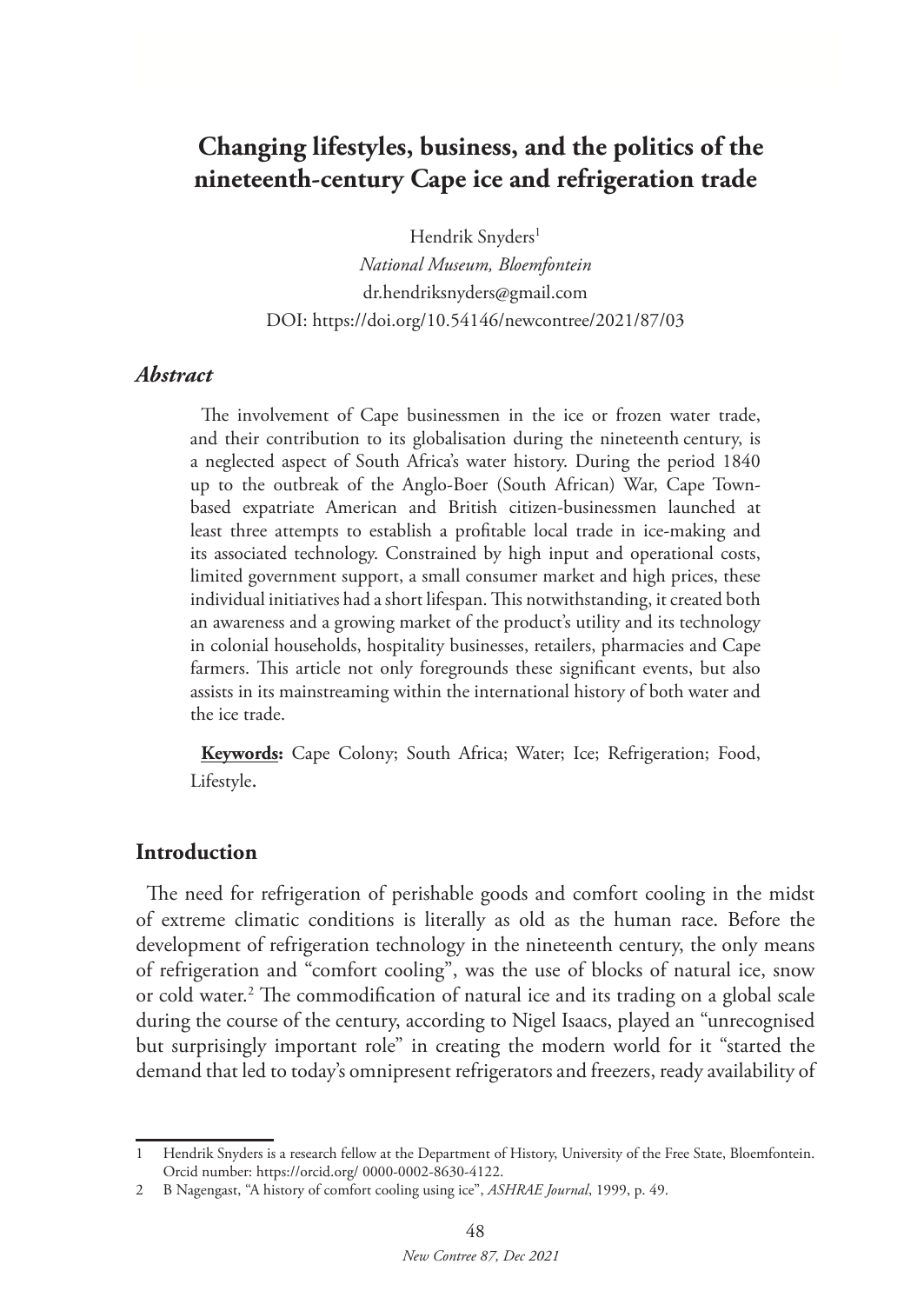cool drinks and ice creams, and dramatic improvement in food hygiene."3 In short, it turned a large part of the world into a "refrigeration nation" and "revolutionised the global food market".4 The development of the frozen water (or ice) trade, including the globalisation of its associated technology during the nineteenth century, was closely connected with changes in lifestyle, especially as far as food and drink was concerned. South Africa generally, but the Cape Colony (being part of the British Empire), was directly affected. The progression from 'comfort cooling' using natural ice, to industrial-style refrigeration utilising the artificial product, was steered by both individual entrepreneurs and colonial businesses who had to overcome multiple challenges in their search for profitability.

South African water history research, noted Johann Tempelhoff in 2005, is relatively underdeveloped, and part of "less than conventional research direction" in search of a universal template.<sup>5</sup> Almost a decade after this observation, he notes that not only were major strides made with regard to the advancement of inter- and transdisiciplinary water studies with a transnational reach, but that the discipline is backed by "a veritable cornfield of source material waiting for the historian to harvest".6 In addition, the concept of panarchy that emerged from this process of intellectual contestation, offered the historian new methodological tools for an improved and more accurate consideration of "the dynamics of fast, slow and cross-scale interactions as well as the interdependency of social ecological systems".7 Against this background, this article, using a combination of official state archives, contemporary newspapers and relevant secondary literature, reconstructs the history and development of the Cape Colony's frozen water (ice) trade in the mid- to late nineteenth century.

This narrative is divided broadly into three sections. The first deals with the issue of changing lifestyles in nineteenth-century Great Britain under the influence of the Industrial Revolution. Issues under discussion include urbanisation, new social classes and changing lifestyles, especially the search for "comfort cooling". The next section investigates the various initiatives launched by Cape businesses to become and remain active participants in what promised to be a profitable undertaking. Throughout, the trade's intersection with colonial politics is foregrounded. Section three, provides a brief investigation of the intersection of the ice, refrigeration and

<sup>3</sup> N Isaacs, "Sydney's first ice", *Sydney Journal*, 3(2), 2011, p. 26.

<sup>4</sup> J Rees, *Refrigeration nation: A history of ice, appliances, and enterprise in America* (Baltimore, Johns Hopkins University Press, 2013), p. 7; P Schönach, '"From now on we all demand: Give us pure ice!' Natural and artificial ice in the service of food hygiene in nineteenth and twentieth-century Helsinki, Finland", *Environment and History,* 26(4), 2020, pp. 521-548; 521.

<sup>5</sup> JWN Tempelhoff, "'n Historiografiese verkenning van watergeskiedenis." *Koers: Bulletin for Christian Scholarship,* 70(3), 2005, pp. 477; 480.

<sup>6</sup> JWN Tempelhoff, "Water history and transdisciplinarity: A South African perspective", *The Journal for Transdisciplinary Research in Southern Africa*, 7(2), 2011, p. 318.

<sup>7</sup> JWN Tempelhoff, "Exploring panarchy and social-ecological resilience: Towards understanding water history in precolonial southern Africa", *Historia,* 61(1), 2016, p. 97.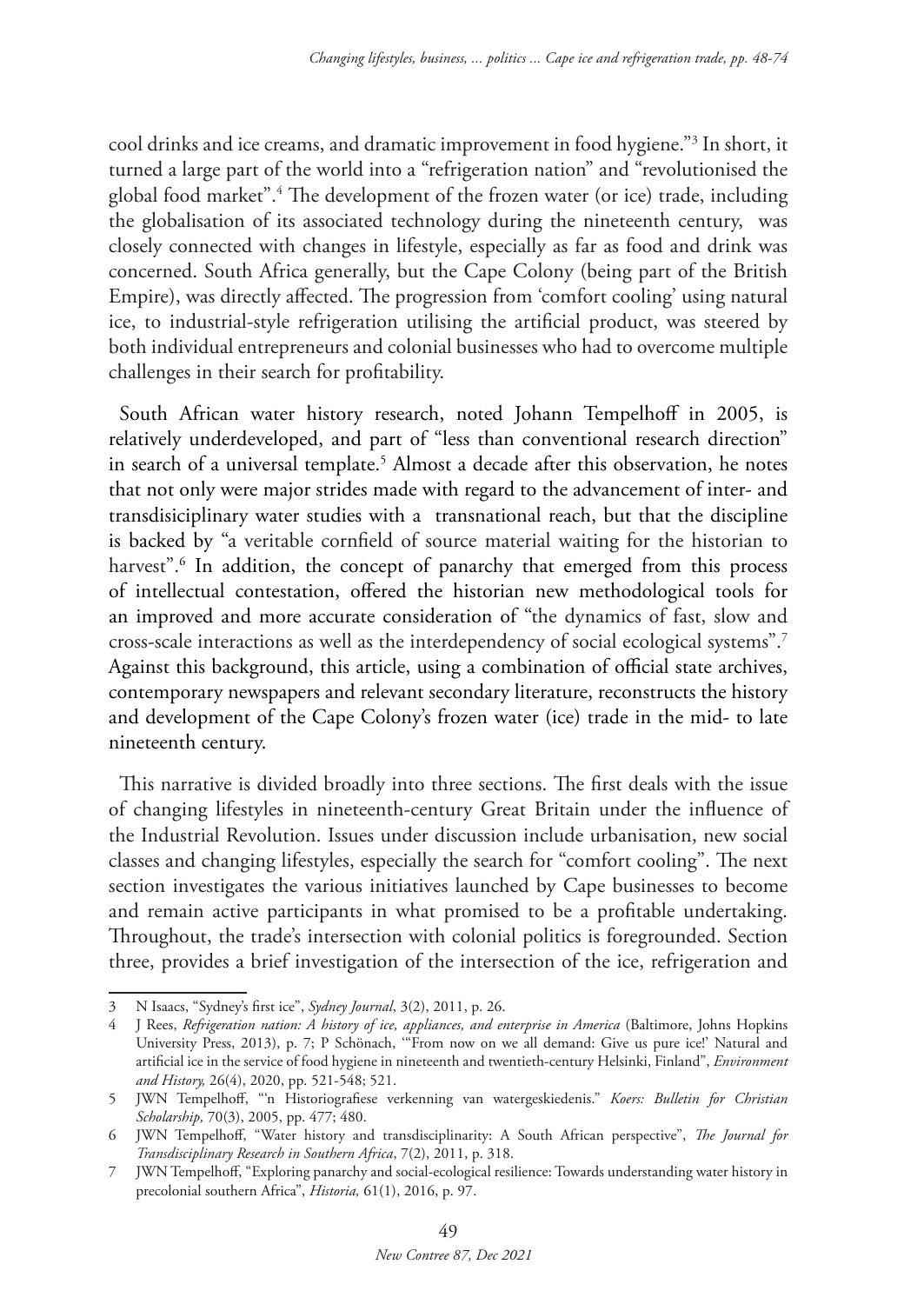cold storage industry and Cape agriculture, and pays particular attention to the early struggle to establish freight services as an integral part of and for the benefit of both local farming and the Cape colonial railway system.

### **Nineteenth-century Britain, changing lifestyle and new comforts**

By the early nineteenth century, Great Britain, under the influence of the Industrial Revolution and benefiting from new inventions such as the steam engine, succeeded in establishing an efficient factory system and productive farming. The former capacity allowed the country to turn imported raw materials into highlyvalued manufactured goods. This assisted in establishing a prosperous nation "full of expertly-produced goods".8 These advances, however, came at a price. Some of the social consequences that followed, included a depopulation of the countryside, significant urbanisation, and changes in lifestyle – all of which left an indelible mark on both Britain and her colonies.

The establishment of factories resulted in the rapid movement of large numbers of former rural dwellers to the larger towns and cities in search of work and new opportunities. This left the British countryside significantly depopulated. The growing urban population in turn, created the need for new forms of food production, processing and storage.9 The new urban worker, trapped in fulltime employment and detached from subsistence farming, was now fully dependent on cash-earnings for the procurement of basic accommodation, food and manufactured goods. This purchasing power boosted the growth of businesses such as grocers, confectionaries, pubs, inns, restaurants and pharmacies. Beyond the essential providers of meat, dairy products, fish, poultry, fruit and vegetables, a new generation of shops offered "new ideas [and commodities] about making life more interesting and comfortable" and in the process the concept of need emerged.<sup>10</sup> These changes were particularly conspicuous amongst members of the middle-classes.

The factory, hotel and business owners, and the new class of professional managers and overseers which followed, developed as a result of industrialisation. Now there were higher investment earnings, wages and disposable income and the new class of shoppers "helped to fuel demand".11 With their basic needs satisfied, they developed an interest in indulging in the new and "flourishing leisure-time activities" (including visiting parks and restaurants), in addition to acquiring a taste for "cool drinks and iced delicacies".12 This was added to the already well-developed taste for sugared tea,

<sup>8</sup> SL Steinbach, *Understanding the Victorians: Politics, culture and society in nineteenth-century Britain* (London, Routledge, 2016), pp. 84; 73.

<sup>9</sup> BB Blain, "Melting markets: The rise and decline of the Anglo-Norwegian ice trade, 1850-1920", Working Paper, London School of Economics, 2006, pp.14-15.

<sup>10</sup> K Graham, *Gone to the shops: Shopping in Victorian England* (Westport, Conn, Praeger, 2008), pp. 88-89.

<sup>11</sup> K Graham, *Gone to the shops:*…, p. 2.

<sup>12</sup> P Schönach, "Give us pure ice! …", *Environment and History,* 26(4), 2020, p. 523.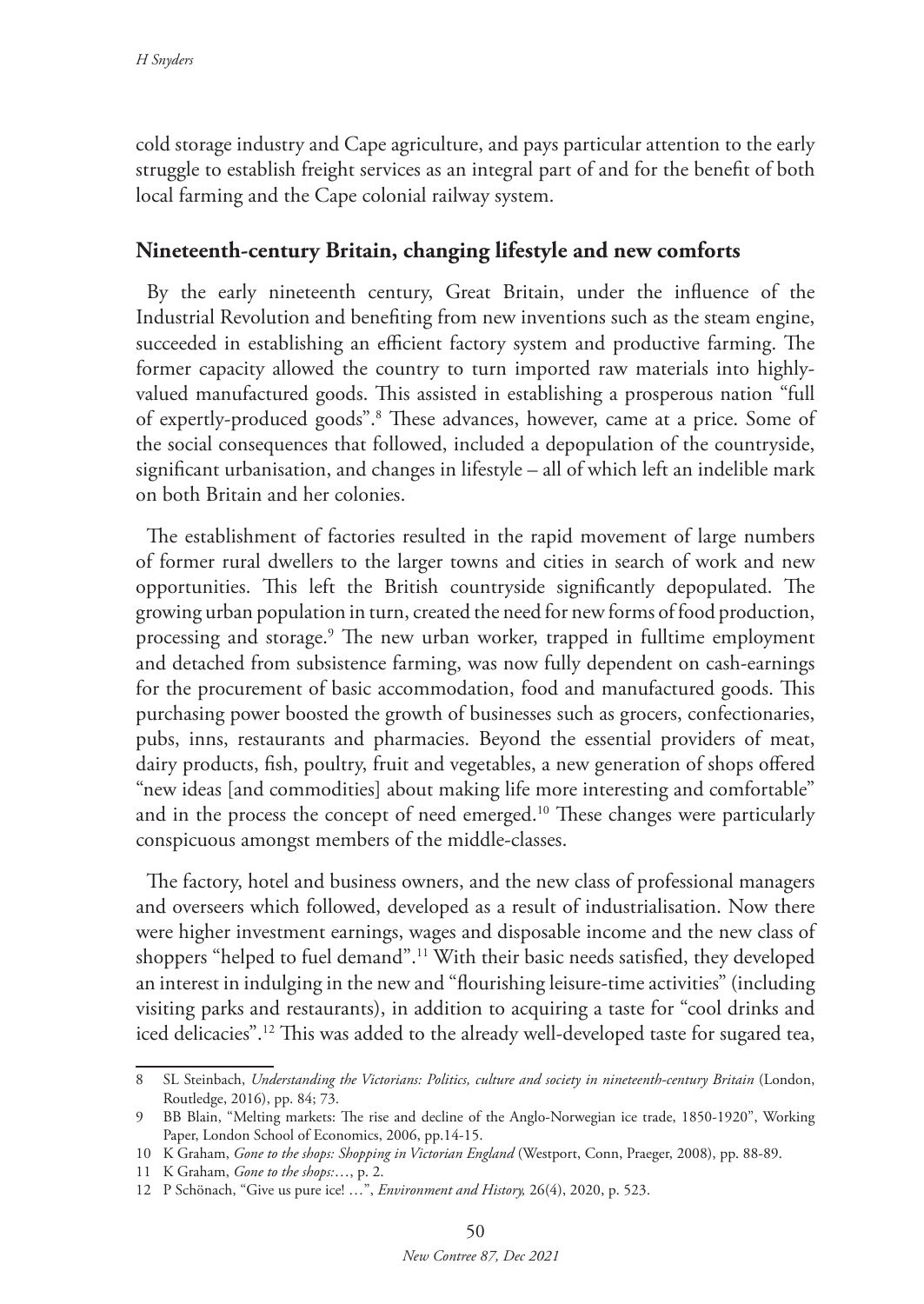puddings and the old favourite – Italian ice-cream. These delicacies expanded the developing role of food as a "medium of sociability".13 This was, at the same time, a direct result of the new middle-class's growing interest "in food because of the social rituals that surrounded it", and the hosting of dinners "not simply a matter of impressing one's neighbours with the skill of the cook – who was often hired only for the occasion – but of showing off the sophistication of one's kitchen and diningroom and one's knowledge of correct form".14 Similarly, regular/daily meat, access to varieties of bread, the practice of hosting afternoon teas, and enjoying a regular glass of wine "with every part of a good dinner, including dessert" became the hallmarks of the wealthier and more prosperous social classes.15

With dining a showcase, richly-decorated and heavy tableware, such as silverplated iced-water pitchers, were added with the aim of emphasising "ritual and elaboration in dining" and adding "splendor to the middle-class dining table".16 Fruit, one of the more expensive products in Victorian England, for example:<sup>17</sup>

… merited a special appearance on the table in a special serving dish called an epergne: this centerpiece, often silver-plate and crystal, had a ´bowl of fruit at the center and delicate arms ending in smaller crystal bowls, and literally presented the fruit to diners.

Over the course of the century, these practices became a dominant feature of a changing Great Britain and saw its citizens acquiring a "well-developed taste for comfort".18 Against this background, ice or frozen water not only became an object of desire, but also one "that whets the appetite, inviting you to eat more".19

# **Ice and the British Empire**

Although Britain had a long-established tradition and acquaintance with the use of natural ice (for both the preservation of perishable foods and in leisure drinking), its availability to all classes of society was limited. Initially collected locally and stored in specifically-designed ice houses, awareness about the availability of a superior quality overseas product resulted in the importation of large volumes of ice in block format

<sup>13</sup> BB Blain,"Melting markets…", Working Paper, London School of Economics, 2006, pp. 14-15; M Calaresu, "Making and eating ice cream in Naples: Rethinking consumption and sociability in the eighteenth century", *Past & Present*, 220(1), 2013, p. 38.

<sup>14</sup> M Paterson, *A brief history of life in Victorian Britain* (London, Robinson, 2008), p 58.

<sup>15</sup> K Graham, *Gone to the shops…,* p. 73.

<sup>16</sup> CL Venable, "The silverplated ice water pitcher: An image of changing America, 1850-1900", *Material Culture*, 19(1), 1987, pp. 41-42.

<sup>17</sup> K Graham, *Gone to the shops…*, p. 65.

<sup>18</sup> A Kerr-Jarrett, *Life in the Victorian Age* (London, Readers Digest, 1993) p. 50.

<sup>19</sup> M Montanari, *Food is culture* (New York, Columbia University Press, 2006), p. 73.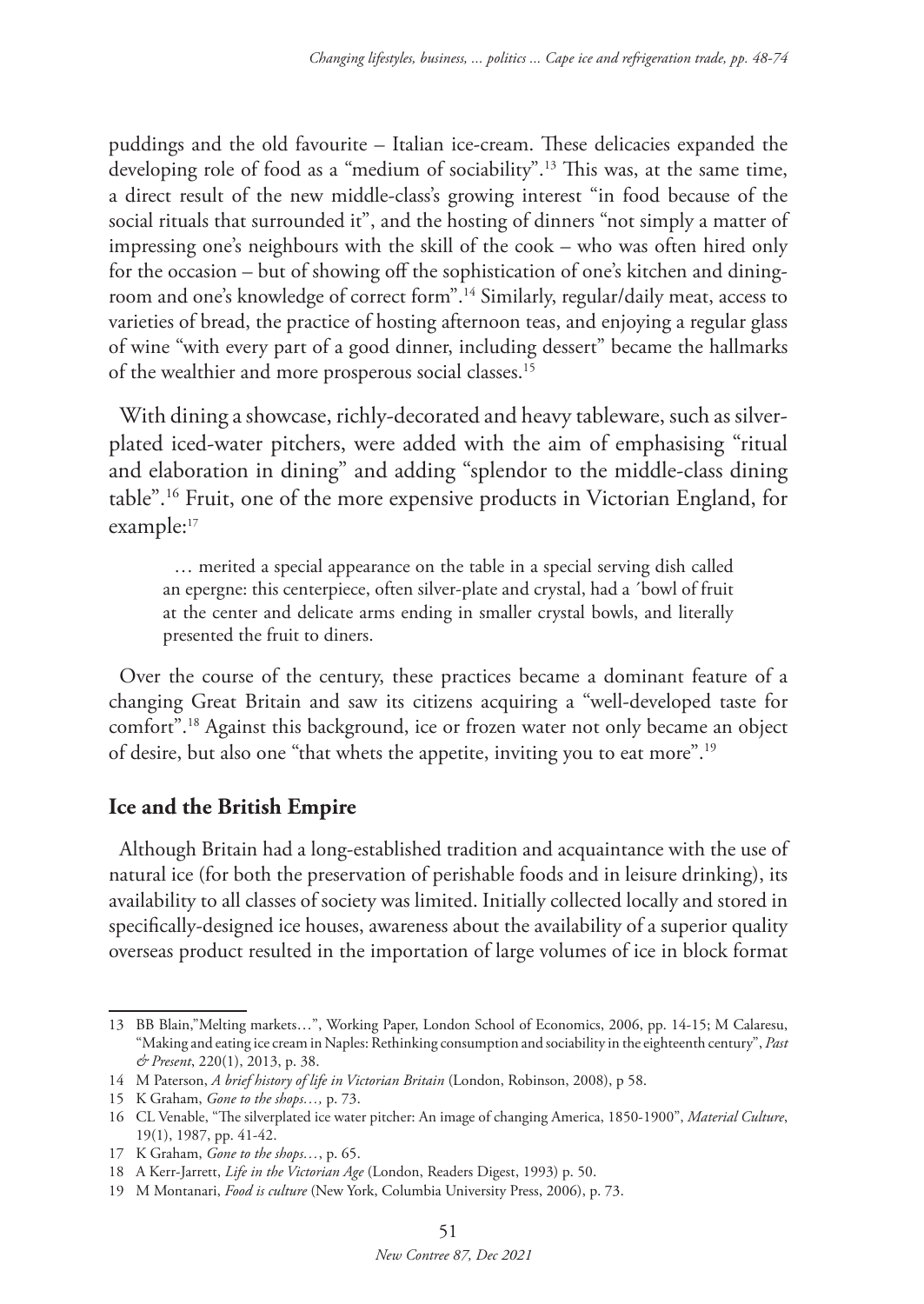from Norway and the United States.20 However, high import costs, and the absence of modern conveniences such as refrigerators for the preservation of the product, restricted its regular use to the households of the well-to-do as well as commercial establishments. It did, however, make a limited appearance as part of Victorian street food.<sup>21</sup> By and large, ice, as a food product, was "a social differentiator  $-$  [a] signifier of class, a measure of rank" as well as a means to "solidify group membership and to set groups apart".<sup>22</sup>

The collection and storage of ice for domestic use, was a common practice in certain parts of the United States of America. The collected product was then stored in specially-constructed root cellars or ice pits.<sup>23</sup> These, however, were far from perfect and did not prevent food spoilage. In 1803, the first patent for an ice chest was registered. This introduced a compact portable container for the storage of a small volume of ice. Despite its flaws, it achieved a measure of support from the Americans interested in ice for domestic use.

American businessman, Frederic Tudor, based in Boston was the first entrepreneur to export natural ice collected from local lakes and ponds. Beyond developing an overseas market for natural ice, from 1805 onwards, Tudor pursued the building of a domestic market aggressively by offering the barkeeper of a popular establishment, free ice for a year "on condition that he sold his liquors cold without an increase in price".24 Within the scope of eight years, he established storage facilities and selling points in Calcutta (1835), Madras (1841) and Bombay (1843), as well as offloading facilities in Cuban ports (1844), Portugal, and the West Indies. The first imported ice, ordered and marketed by a Sydney confectionary, reached Australia in January 1839. The second load which was accompanied by 12 boxes of refrigerators, arrived a year later. From Sydney, it was distributed by steamboat to other areas interested in the product.<sup>25</sup> By 1865, Tudor's company also traded in Singapore, Manila, and Mauritius. The Cape Colony, arguably, due to distance, was not part of these developments.

The primary clients serviced by Tudor's network, were members of the colonial mercantile elite and the upper-classes residing in the different geographic localities that constituted the British Empire.<sup>26</sup> Throughout, there was a growing desire, that the product's availability would not only "render ice creams a common and constant

<sup>20</sup> BB Blain,"Melting markets…", Working Paper, London School of Economics, 2006, pp. 14-15.

<sup>21</sup> K Graham, *Gone to the shops*…, p. 63.

<sup>22</sup> Fernández-Armesto, *Food: A history* (London, Pan Books, 2002), p. 117; SW Mintz and CM du Bois, "The anthropology of food and eating", *Annual Review of Anthropology,* 31(1), 2002, p. 109.

<sup>23</sup> J Rees, *Refrigeration nation …,* p. 123.

<sup>24</sup> JM Carlin, *Cocktails: A global history* (London, Reaktion Books, 2013), p. 37.

<sup>25</sup> N Isaacs, "Sydney's first ice" *Sydney Journal,* 3(2), 2011, p. 26.

<sup>26</sup> MW Herold, "Ice in the tropics: The export of 'crystal blocks of Yankee coldness' to India and Brazil", *Revista Espaco Academico*, 142, 2012, p. 166.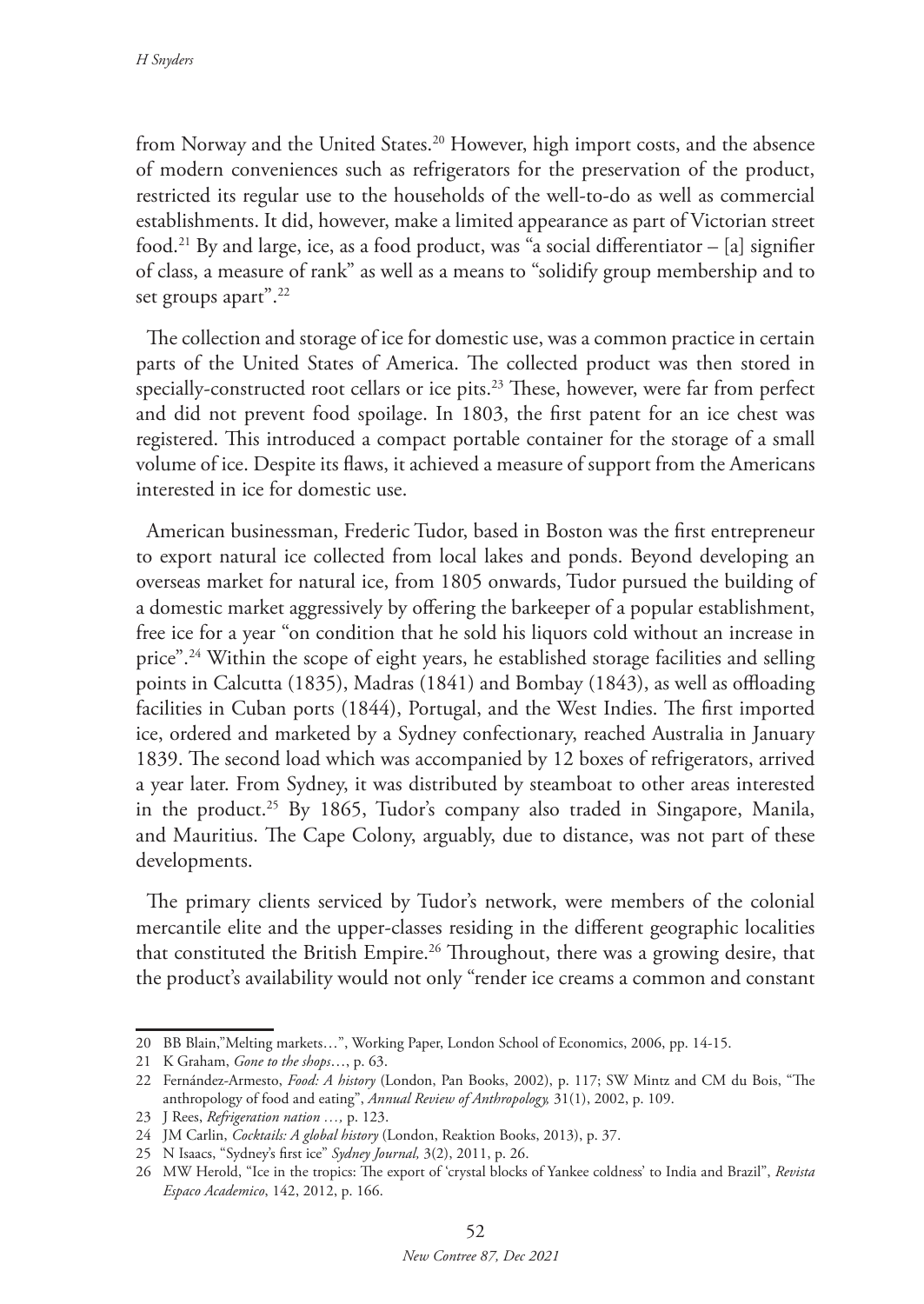luxury of the table", but would be cheap and a more effective substitute for "Saltpetre, for cooling liqueurs", and most importantly, that more people would be experiencing the "same delightful sensation from refreshing radiation".27 Consequently, the market grew for new ice technology such as ice picks, ice thongs, ice shavers, breakers, axes, scoops and mallets.<sup>28</sup> These items were further sold, among others, to London hotels and taverns that used both the tools and the imported ice in the production of exotic drinks such as "Mint-juleps", "Sherry-cobblers" and other "American beverages of celebrity".29 With high prices and irregular supply, the client-base remained the urban middle-classes which often resulted in losses as a result of excess and unsold volumes.

Against this background, elements in the Cape Colony started to investigate the extension of the ice trade to the southern tip of Africa.

#### **Pioneering a Cape ice tradition – the Holmes Initiative, 1849-1952**

During the nineteenth century, the Cape Colony experienced a "higher frequency of drought and lower precipitation" and its residents had to endure long periods of dry and warm conditions.30 According to George Nicholson, an Englishman who visited the colony in 1848, the only consolation was that "although the sun is intensely powerful, a man at the Cape can undergo exposure to it not only without danger, but with less feeling of lassitude and weariness than he experiences in England under the sickly warmth of its weak summer sun."31 Similarly, Joseph C. Byrne, noted that "the heat is at times extreme, but never of a humid character".32 However, it still lacked the cooler climates and winter ice (except for frost in some areas) of both Europe and North America. Under these conditions there was always the need for "frosting beverages, soothing fevered brows, and [the need for] preserving perishable foods".33 The latter, and specifically the need to prevent 'flesh' or fish from putrefying as a result of the long, hot South African summers, was a long-felt one that dated back to the mid-seventeen century and the early European settlement in South Africa. Colonial businesses, particularly those involved in overseas meat exports, had a need for refrigeration and "effective cold storage, both on shore at either end of the voyage and on board [a] ship while travelling". One of the first attempts to

<sup>27</sup> G Weightman, 2001, *The frozen water trade* (London, Harper Collins, 2001), pp. 101-104.

<sup>28</sup> D Wondrich, *Imbibe! From absinthe cocktail to whiskey smash, a salute in stories and drinks to "professor" Jerry Thomas, pioneer of the American bar* (New York City, Tarcher-Perigee, 2015), p. 47.

<sup>29</sup> JM Carlin, *Cocktails: A global history …*, p. 39.

<sup>30</sup> C Ballard, "Drought and economic distress: South Africa in the 1800s", *The Journal of Interdisciplinary History*, 17(2), 1986, p. 361.

<sup>31</sup> G Nicholson, *The Cape and its colonists: With hints to settlers in 1848* (London, H Colburn, 1848), p. 23.

<sup>32</sup> JC Byrne, *Emigrant's guide to the Cape of Good Hope... With a map of the colony* (London, Effingham Wilson, 1848), p. 6.

<sup>33</sup> DG Dickason, "The nineteenth-century Indo-American ice trade: An hyperborean epic", *Modern Asian Studies*, 25(1), 1991, p. 53.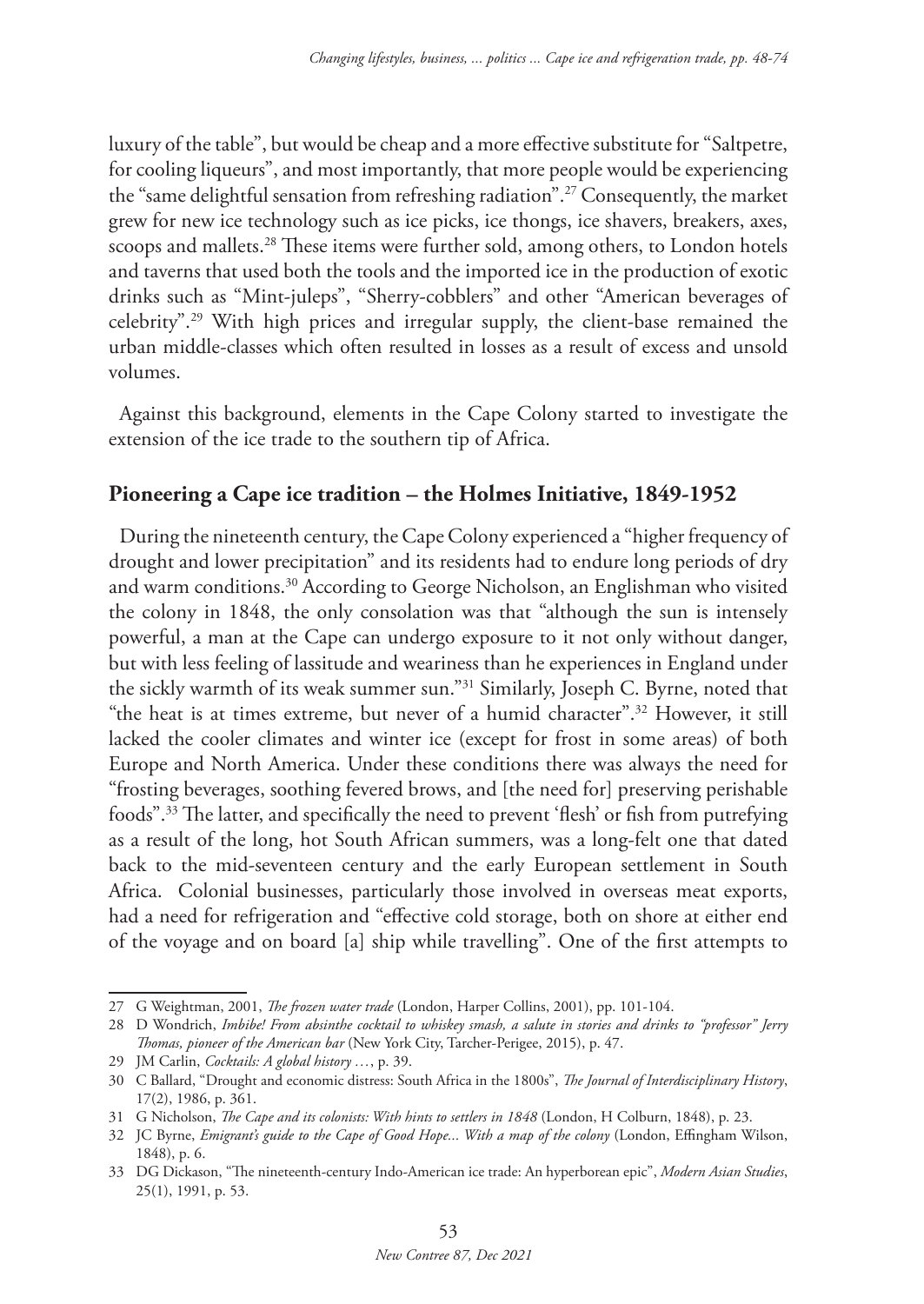design a technological means of cooling the air down albeit for domestic use, were the experiments conducted by Charles Piazzi Smyth, an assistant astronomer at the Royal Observatory in Cape Town. In the 1840s he produced 'a small and effective air-cooling apparatus which some claimed was one of the "first air-conditioners in the world".34

By the 1840s, the Cape Colony with its Mediterranean climate, still had no businesses engaged in the import and sale of natural ice (or frozen water as it was often referred to) or ice-related appliances and household utensils (technology) such as ice refrigerators, ice decanters, ice butter pots, ice plates and ice boxes, all of which had entered the European and American markets during the preceding period. Items of this nature, however, were used in some Cape households as evidenced by a listing of a patent ice pail (and some freezing powder) in an auction catalogue of the household content of HC Barwell of Woodstock, on 12 August 1847, prior to his departure from the Colony.<sup>35</sup> A year later, in August 1848, the Eastern Cape newspaper, the *Grahamstown Journal*, advertised the local availability of samples of appliances and a prospectus for items such as patent refrigerators, ice safes, an apparatus for making ice cream, metal ice-boxes, an ice-making apparatus, butter coolers, etc. from the London-based business of Lings & Keith Ice Machines & Patentees. Imported by local businessman, TP Hill, the advertiser claimed that these items were not only "admirably adapted for the Cape climate, during the summer months", but "indispensable for the mansion", "every family residence", club, hotel, and confectionery.<sup>36</sup> To ensure optimum exposure throughout the colony, this advertisement was repeated in consecutive editions of the newspaper. This attempt to establish a new market for ice technology on the African content, attracted the attention of Cape Town-based entrepreneur and former New Yorker, Gideon Skull Holmes, owner of the GS Holmes & Company, an enterprise with interests in merchandising and shipping as well as being an established commission agent. This was probably motivated by the prevailing price of ice and the profitable trade thereof in overseas centre such as Havana where it traded at 6½ cents per pound a year earlier.37

Due to his acquaintance with the American ice trade and its associated benefits, and with natural ice selling at attractive prices, Holmes identified the importation and sale of natural ice from the United States, a frequent destination for his ships, as a viable option.38 With a sizeable property portfolio, including land eastwards of the Castle of Good Hope, the Zonnebloem Estate in Sir Lowry Road, and portions of land in New

<sup>34</sup> PB Simons, *Ice cold in Africa: The history of the Imperial Cold Storage & Supply Company Limited* (Vlaeberg, Fernwood Press 2000), pp. 20-23.

<sup>35</sup> "Publieke verkooping van Fraaije Meubelen", *De Zuid-Afrikaan*, 12 August 1847, p. 1.

<sup>36</sup> TP Hill, "Ice! Ice! Ice!", *Grahamstown Journal*, 5 August 1848, p. 1.

<sup>37</sup> MW Herold, "Ice in the tropics...", *Revista Espaco Academico*, 142, 2012, p. 166.

<sup>38</sup> KAB, MOOC 6/9/175:429, Death Notice, Gideon Skull Holmes, 26 July 1880.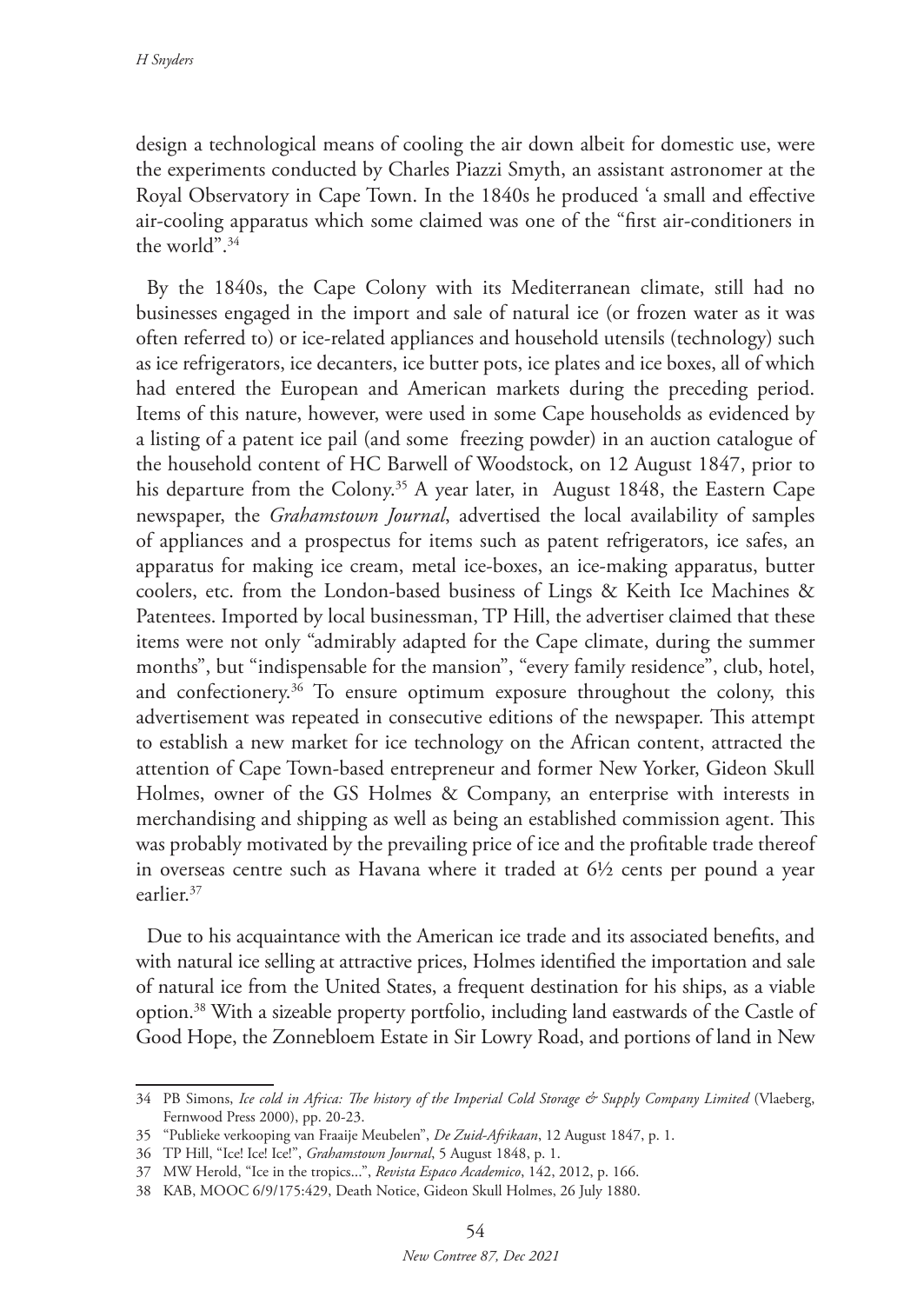Market and Rutgers Street which accommodated a variety of businesses (a soap factory, general merchant stores, wool and skin stores and offices), Holmes was regarded as part of Cape Town's influential business elite.<sup>39</sup> Like his local peers and overseas contemporaries,<sup>40</sup> which Firth's in a different context designated as men of influence and perseverance,<sup>41</sup> Holmes was a profit-driven businessmen adept at using existing business networks to promote interdependence, cultural convergence, transnational diffusion of new entrepreneurial knowledge (economic ideas, technologies and commercial practices) and the establishment of mutually-beneficial partnerships, to their long-term benefit.42 Possessing strong business links with his homeland due to his specialised products importation business, Holmes was, therefore well-positioned to capitalise on the increasing availability of ice-related equipment and appliances for both retail and domestic use, produced by American companies.

Capitalising on his noteworthy public profile, and a strong business-presence within the colonial economy, in January 1848 Holmes directed a petition to the colonial government via the office of Colonial Secretary Montague, requesting permission to import natural ice from the United States of America where it was harvested from the lakes and ponds.<sup>43</sup> He was at pains to present his proposal of pioneering the trade as being in the public interest. He suggested "that every encouragement should be given to this undertaking",<sup>44</sup> but his appeal, beyond attracting a certain measure of interest in government circles, failed to illicit the desired permission. From the available information, the reason for withholding approval of the initiative is unclear. It is possible that the high price of the product and its affordability only to the moneyedclasses, probably played a role. Not only was the presence of ice-trading common throughout the British Empire by this time, but the product had also penetrated the British market as early as 1822 with imports from Norway. By the 1840s, and the addition of American imports, the product also won endorsement from Queen Victoria.45 Thus when Holmes, resubmitted the same appeal during the latter part of the year, aided by the growing knowledge of the social and economic benefits of ice within the echelons of power and influence, his application was favourably considered and the necessary permission was granted.

<sup>39</sup> KAB MOOC 13/1/392: 24, Distribution Account: Estate of G.S. Holmes – Mortgage Bond, 3 September 1873.

<sup>40</sup> These included businessmen such as John Owen Smith, Elias De Pass, and Benjamin Norden (all Cape Town), and their foreign counterparts such as W Grace (USA) and JT Arundel (of New Zealand) who were also active in the shipping of the maritime trade.

<sup>41</sup> S Firth, "The Pacific Islands and the globalization agenda", *The Contemporary Pacific,* 12(1), 2000, pp. 178- 192.

<sup>42</sup> A Thompson, "The power and privileges of association: Co-ethnic networks and the economic life of the British imperial world", *The South African Historical Journal*, 56, 2006, p. 46.

<sup>43</sup> Western Cape Archives and Record Service (hereafter KAB), Colonial Office (CO) 4046, Memorials vol. 3, G–J, GS Holmes to John Montagu, Secretary to Government, 30 January 1848.

<sup>44</sup> KAB, CO 4046/89, Memorial, GS Holmes to John Montagu, Secretary to Government, 11 January 1849.

<sup>45</sup> J Rees, *Refrigeration nation …*, p. 26.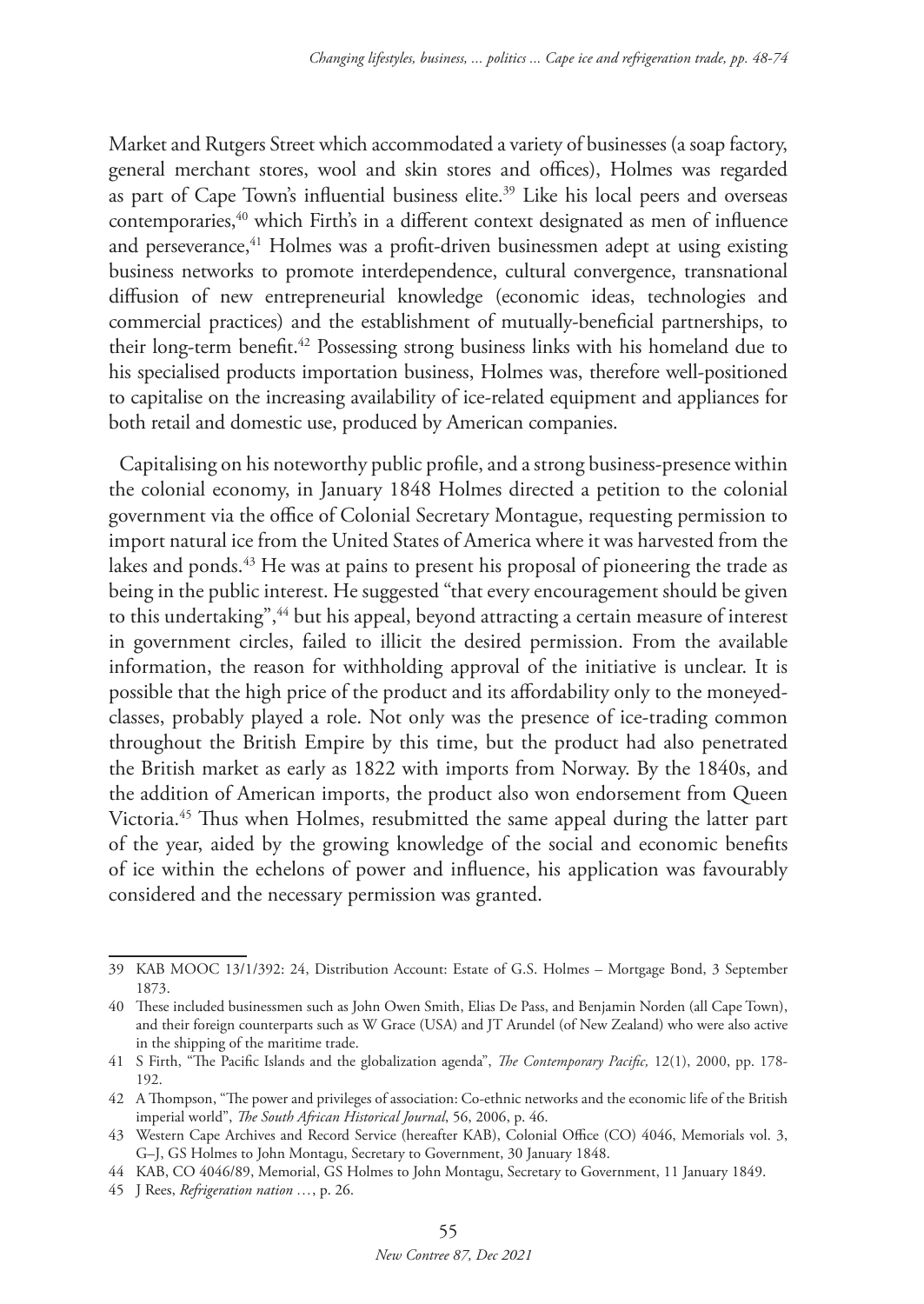*H Snyders*

Having accepted Holmes' designation of the industry as strategic, the colonial government finalised the paperwork in correspondence signed by Colonial Secretary Montagu. It granted permission for the importation of 280 tons of ice, the landing of materials for the erection of an "ice house" and land for the erection of the same. In February 1849, mere months after the scheme received government permission, the Australian newspaper, the *People's Advocate and New South Wales Vindicator*, reported on "the first investment, received at the Cape, of cool comfort, for which a few melting days will doubtless procure a warm demand."46 The arrival of the vessel *Kate Hastings* with his valuable cargo from Boston were mentioned in the *Natal Witness* as a "most seasonable notion'", causing a "distracting excitement". 47 This historic event, noted Donald McIntyre, would sooth "the fevered brows of invalids and [would soon be] tinkling in goblets of White Constantia".<sup>48</sup> In addition to blocks of ice, the newly-arrived cargo also included additional products such as jars of iced butter.<sup>49</sup>

Despite its obvious profit-potential, the business of importing ice presented its own challenges, especially with regard to issues on the possible location of the ice-house, import duties, wharfages and storage facilities. One of the first matters that Holmes had to deal with, was the issue of import duties and wharfages. In the course of his early interaction with the colonial administration, and their acceptance of his contention of the strategic nature of the trade, he was under the impression that the landing of ice imports would be duty-free – which was the standard practice in India, from about 1833, the product being exempt from harbour duties.50 One of the main reasons for the exemption was the need to facilitate the speedy unloading of the shipment during the cooler evening to prevent it from melting. Behind all of this, was the need to secure the shipment and concomitantly the trade's continued profitability. The situation in the Cape Colony, however, proved tricky. Contrary to Holmes's expectation, he was charged the amount of £51.13s. 6d for wharfages and customs duties.<sup>51</sup>

This situation was prompted by the fact that the administration, led by Governor Maitland inherited a significant debt and, with no expectation of extra funding from the metropolis, he was hard-pressed to find new sources of income to fund the colonial state's operations.52 The Cape Colony was still an evolving fiscal state and far from "fiscal modernity" and in terms of the basic principles of such a state, he chose to centralise and multiply government revenue from all available sources at all

<sup>46</sup> "Cape of Good Hope", *People's Advocate and New South Wales Vindicator* (Sydney), 24 February 1849, p. 2.

<sup>47</sup> "From the *Cape Town Mail's* mail bag", *Natal Witness*, 2 March 1849, p. 4; "The ice trade", *South Australian Register* (Adelaide), 31 January 1851, p. 4.

<sup>48</sup> D McIntyre, *The Diocesan College: A century of 'Bishops'* (Cape Town and Johannesburg, Juta, 1950), p. 9.

<sup>49</sup> GS Holmes, "Iced bitter and apples", *De Zuid-Afrikaan*, 1 February 1849, p. 3.

<sup>50</sup> G Weightman, *The frozen water trade*…p. 101.

<sup>51</sup> CO 4046: Memorials vol. 3, G–J, GS Holmes to John Montagu, Secretary to Government, 30 January 1848.

<sup>52</sup> RW Murray, *South African reminiscences: A series of sketches of prominent public events which have occurred in South Africa within the memory of the author during the forty years since 1854 …*, (Cape Town, Juta, 1894), p. 99.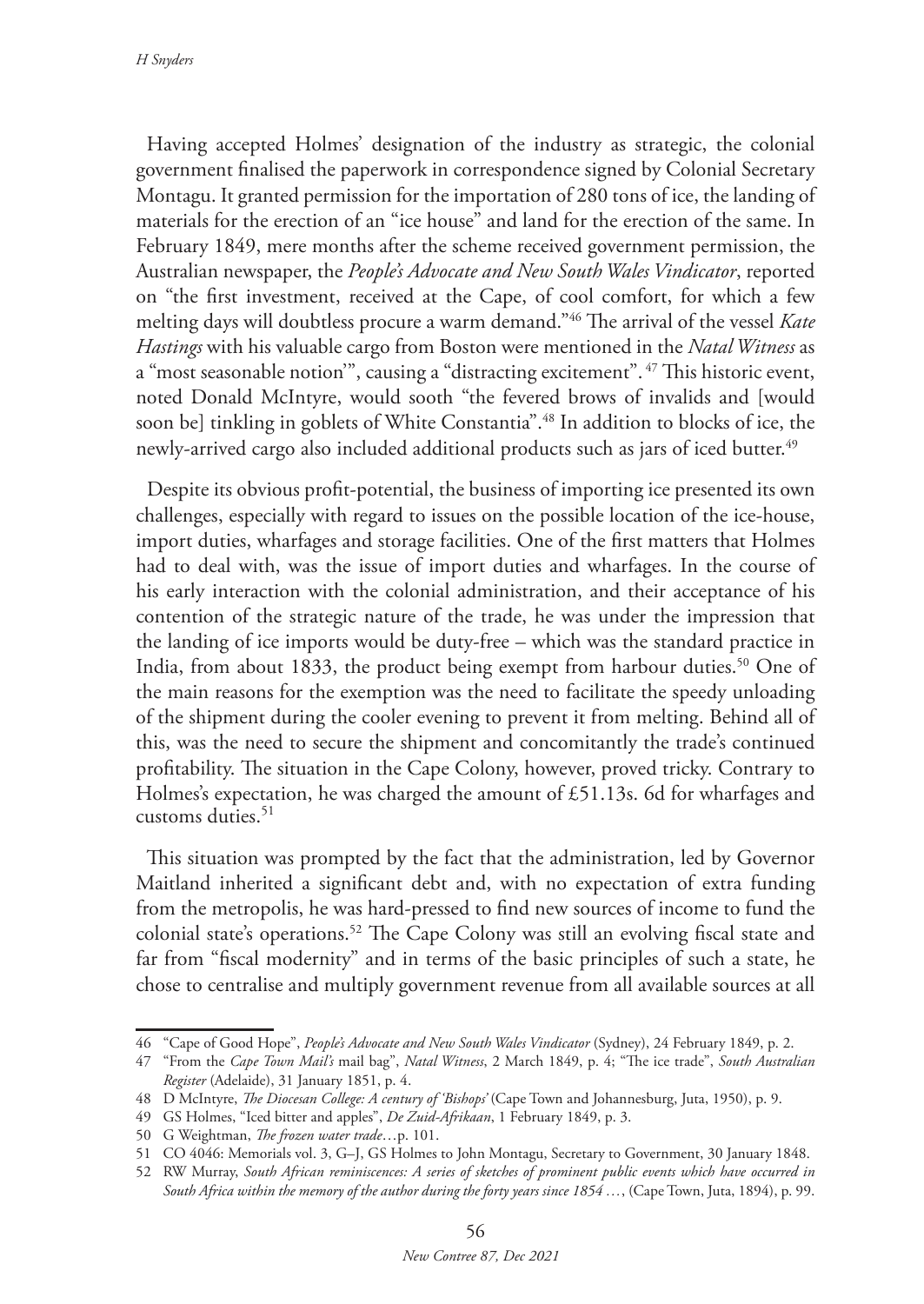cost.53 The revenue generated by import duties on ice, like the income derived from the import and export of guano during this same time, offered the administration a "fortunate addition" to the colonial coffers.<sup>54</sup> The colonial state, therefore had a direct financial stake in the maintenance of the status quo, much to the detriment of entrepreneurs such as Holmes. Despite regular appeals to the governor for exemption, he had no success during the early stages of his new enterprise.

In addition to coping with the matter of custom duties, Holmes also had to establish the required infrastructure for the new trade. In line with the established practice in the USA and elsewhere, an ice house was needed for the storage of the imported product. Ideally, it was supposed to be housed within a harbour area protected by a breakwater. With Table Bay lacking a breakwater wall, the ice house had to be established on the open coastline in Rogge Bay. This location was far from ideal and exposed the facility to what was called the "effects of the sea" which impacted severely on the general conduct of the business.<sup>55</sup> Access to more land for expansion and by implication also for a better location of the facility, became a necessity. Holmes applied for a larger portion of land closer to the beach and with due consideration to the practicalities of the application, also included a request to re-purpose the old Port Offices.<sup>56</sup> This application was followed by further correspondence asking for the repayment of the original custom charges and exemption from harbour dues. These requests, however, remained unresolved for a substantial period of time.

During the intervening period, a notice was placed in the *Eastern Province Herald* by a Port Elizabeth hotel owner, Francis Wasley, proprietor of the Wasley Hotel, informing the public of the scheduled arrival of a load of imported ice on the steam ship *Phoenix*. The origin of the ice is not mentioned, but the landing of a load of the product by any party other than Holmes, suggests that interested parties were able to side-step the existing monopoly and include natural ice as part of their general cargo with the full compliance of some shipowners.57 GS Holmes & Company, in turn, imported 178 tons of ice and a machine for lifting the same from Boston during July 1851.58 This load arrived on the American ship *Suwarro* during May and was widely welcomed. It would seem that the "utility …[was] gradually becoming appreciated" and soon became the object of new speculation with indications that it was to be engaged as the transporter of Cape ice for England.<sup>59</sup> The various requests from Holmes, however, remained unresolved for almost three years. By 1852, the application for more land for the expansion of the ice house, was finally granted

57 "Ice", *Eastern Province Herald*, 9 February 1850, p. 1.

<sup>53</sup> A Gwaindepi, "State building in the colonial era: Public revenue, expenditure and borrowing patterns in the Cape Colony, 1820–1910" (PhD, Stellenbosch University, 2018), p. 17.

<sup>54</sup> J Burman & S Levin, *The Saldanha Bay story* (Cape Town & Pretoria, Human & Rossouw, 1974), p. 97

<sup>55</sup> KAB, CO 4059:37, Memorial, GS Holmes to Sir H. Smith, Secretary to Government, 26 April 1851.

<sup>56</sup> KAB, CO 4046:90, Memorial from GS Holmes to John Montagu, Secretary to Government, 3 January 1849.

<sup>58</sup> KAB, CO 4059:40, Memorial from GS Holmes to John Montague, Secretary to Government, 16 June 1851.

<sup>59</sup> "Ice", *Friend*, 16 June 1851, p. 3.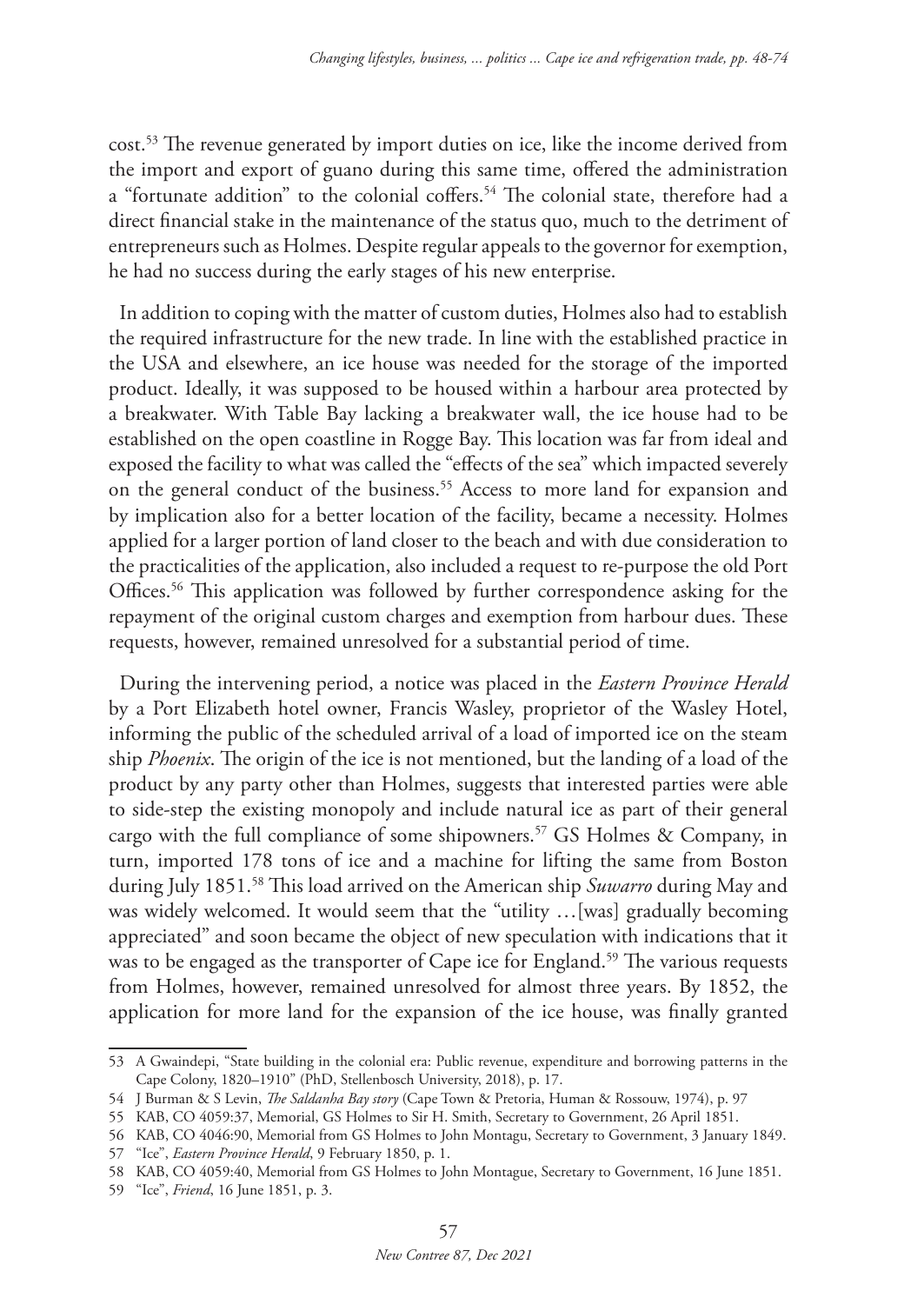and approved by both the governor and the legislative council. The request for the reimbursement of the original wharfages, however, remained outstanding. When the request for exemption was eventually granted, it was merely a once-off concession aimed at facilitating the consolidation of the business.<sup>60</sup>

Two years after obtaining the right to import ice, Holmes was appointed as the US consul in the Cape Colony.<sup>61</sup> Accepting this important post, and becoming a crucial link in the economic relationship between the Cape Colony and the United States, was a step towards stabilising the still-nascent enterprise. In line with his acknowledgement the venture was an experiment and that that the exemptions granted would (hopefully) contribute "much to the health of the inhabitants", $62$ Holmes imported four further shipments of natural ice totalling over 1 400 tons by the end of 1854. In order to increase sales, the "Ice House", as the business was officially known, operated "from 6'o'clock in the morning, till gun-fire in the evening".<sup>63</sup> However, the market for the available volume of ice remained small because it was pricey. The markets for industrial cooling appeared to be in their startup phase and Holmes & Co struggled to dispose of its stock. To aggravate matters, new competitors began to enter the market.

The first to challenge the Holmes monopoly was the business G. Hein's Chemist & Druggist of Adderley Street in Cape Town. In February 1854 it issued a prospectus for the establishment of an ice-manufacturing enterprise to be called "The Ice Company". The main objective of the proposed company with its intended share capital of £1 000, was to ensure "a regular and constant supply of ice in this Colony" – a product which, according to the proposers: $64$ 

... the want of ...in this City, has been very severely felt, the inhabitants having learnt to appreciate it, not only as an article of luxury, but also as a most-useful remedy in many cases of illness.

To attract interested investors, the prospectus offered an investment in any of 200 shares at a value of £5 each. The emergence of a competitor placed significant pressure on Holmes who was already struggling to build a proper client base for the disposal of his imported product. In May 1855, with little prospect of reversing the situation, he opted to terminate his business and tried to recoup some of his expenses which amounted to over \$4 000. He reluctantly acknowledged that he had failed in his attempt to introduce ice

<sup>60</sup> KAB, CO 4064:185, Memorial from GS Holmes to Sir HG Smith, Secretary to Government, 13 March 1852.

<sup>61</sup> KAB, CO 4059:39, Memorial from GS Holmes to John Montague, Secretary to Government, 15 February 1851.

<sup>62</sup> KAB, CO 4064:185, Memorial from G.S. Holmes to John Montague, Secretary to Government, 6 April 1852.

<sup>63</sup> "The Ice House", *Mercantile Advertiser*, 13 December 1852, p. 3.

<sup>64</sup> "Prospectus of a company to be entitled 'The Ice Company'", *The Mercantile Advertiser*, 25 February 1854, p. 4.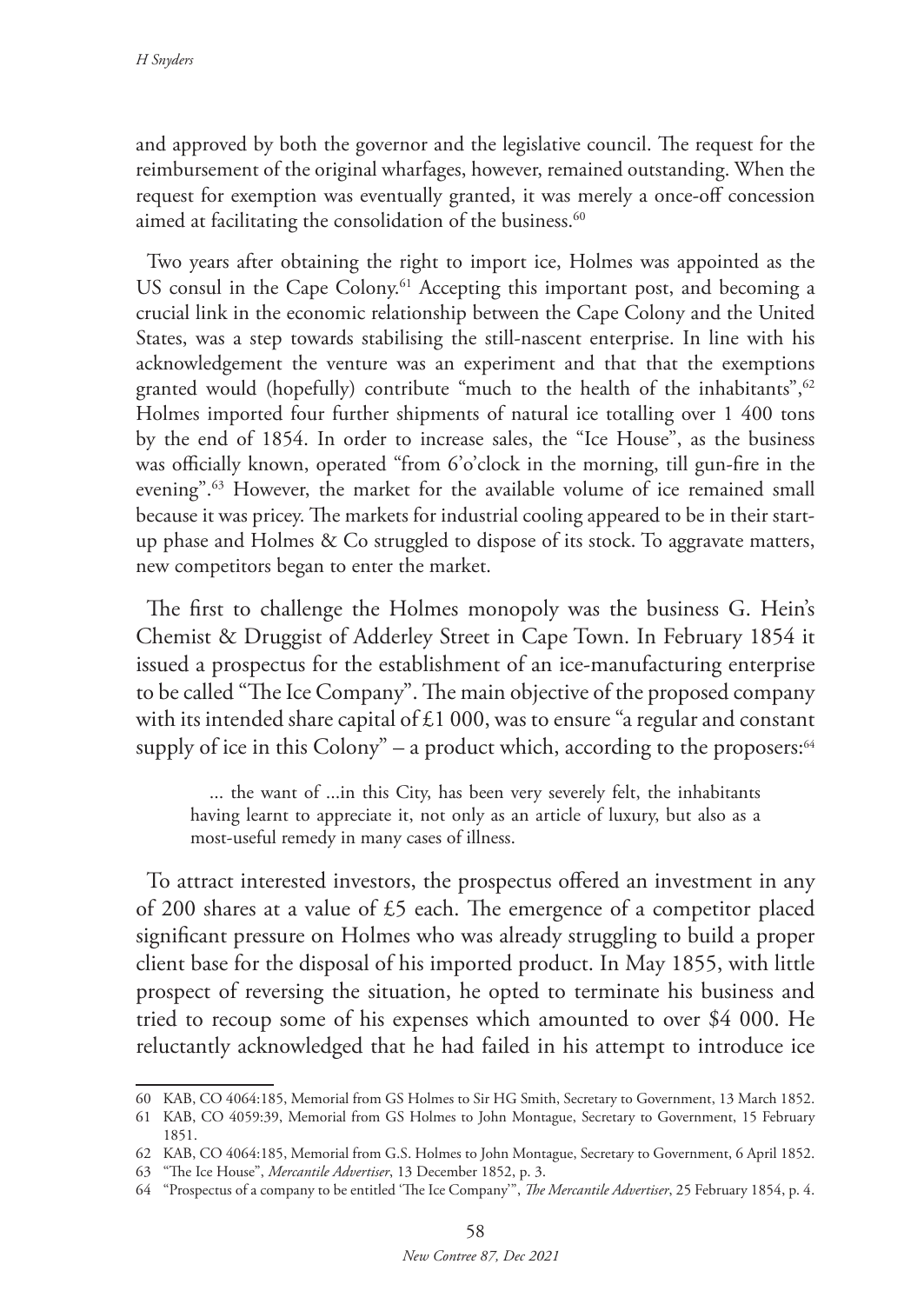into the colony for general consumption.65 Ironically, shortly after his exit, ice, in addition to guano (fertiliser), live animals and diamonds, were all exempted from custom duties.<sup>66</sup> Having left the frozen water trade altogether, Holmes concentrated his efforts on his other business interests, including expanding his already substantial property portfolio.<sup>67</sup>

Following Holmes's exit from the frozen water trade, the market for ice and ice-related products was thrown open. In the absence of an official supplier of natural ice, the product entered the Cape Colony in a variety of ways, including via the sale and auction of the cargo of wrecked ships. In the latter case, the cargo of the American vessel, *Sea Eagle* which ran aground at Murray Bay, close to Robben Island was carrying 535½ tons of ice that were disposed of.<sup>68</sup>

Beyond natural ice, this period saw the announcement in the United States by *Scientific America* of "a novel and elegant method of serving ice water for the use of guests on their table". According to this report:<sup>69</sup>

... a glass bottle is filled with Croton water, and then placed in a freezing mixture of ice and salt; in about two hours the contents of the bottle will have become one mass of clear, beautiful ice, possessing all the properties and flavor of Croton water. These bottles of ice are placed on the table, and the warmth of the atmosphere gradually melts it, and from it you pour your glass of ice water, and leave behind a hard mass of ice, which has to liquify for the next customer.

In addition, the *Natal Witness*, a local newspaper, reported the invention of a "steam machine for manufacturing ice" in London in 1858,70 while the *Grahamstown Journal* carried an advertisement by the local auctioneering company, Pote & Brother, offering a Keith Patent Ice-making Machine, for sale.<sup>71</sup>

A close study of auctioneer's notices in various local newspapers of the time, further indicates that ice making equipment, and the pre-requisite salts to produce the product, was an integral part of the domestic utensils of the higher middle-

<sup>65</sup> KAB, CO 4074, H45, Memorial from GS Holmes to Rawson & Rawson and the Colonial Secretary, 17 October 1854.

<sup>66</sup> "From the shipping gazette, May 11", *Friend,* 19 May 1855, p. 3.

<sup>67</sup> KAB, CSC 2/6/1/71, 107: Motions – Holmes Family [Boston] to the Hon. the Court at Cape Town, Cape Colony, 10 July 1878.

<sup>68</sup> "Wrecked ship Sea Eagle", *De Zuid Afrikaan*, 20 November 1856, p. 4.

<sup>69</sup> "Ice water", *Scientific American*, 13(2), 19 September 1857.

<sup>70</sup> *Natal Witness*, 1858.

<sup>71</sup> "Pote & Brother: Sale by Auction", *Grahamstown Journal*, 24 September 1859, p. 1.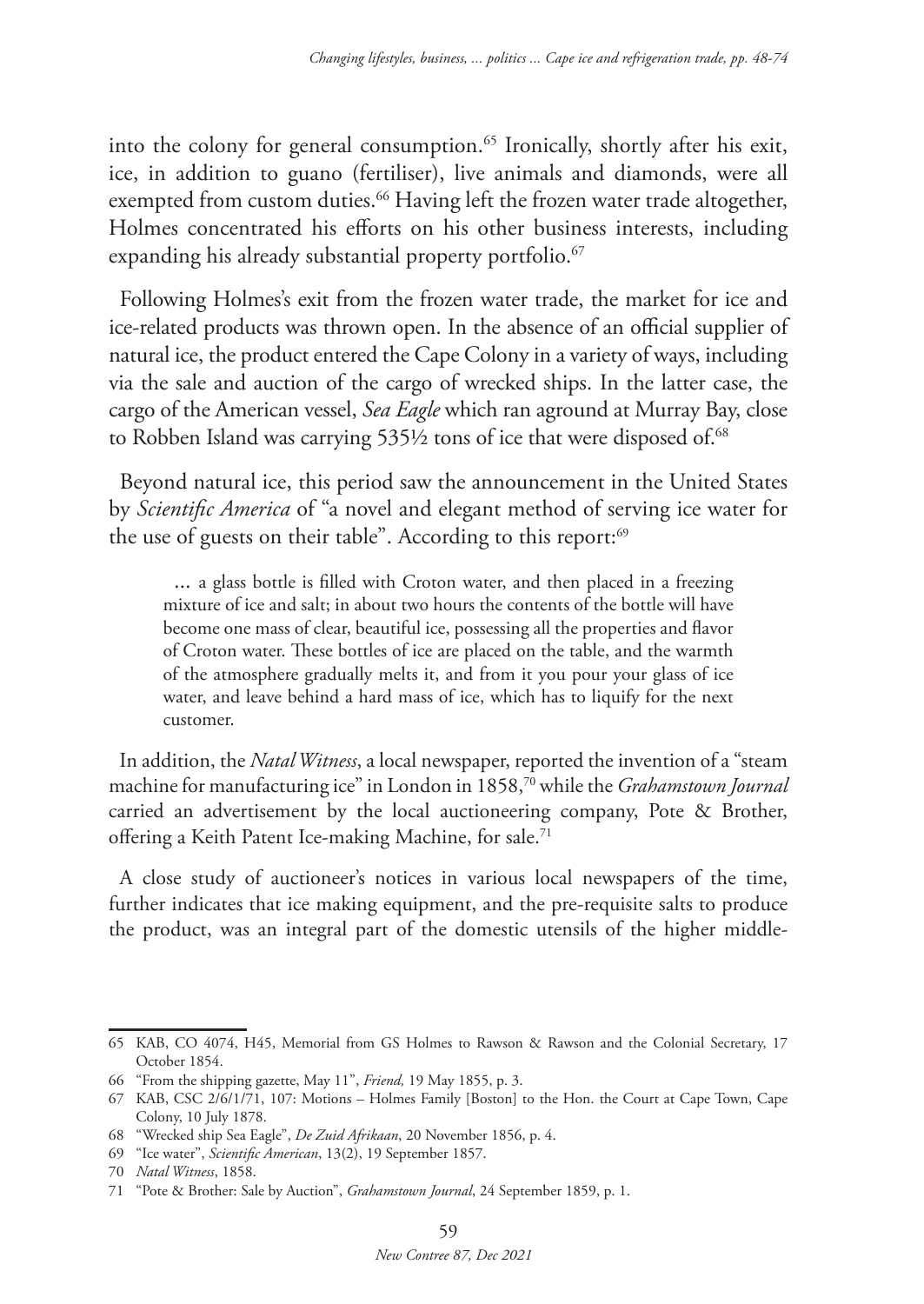class Cape households and some farming operations at the end of the 1850s.72 With reference "ice-making salts", the *Cape Town Mercantile Advertiser* in December 1859 informed the general public that local businessman, Charles Slingsby, in Darling Street, Cape Town, had imported a load of "freezing powder", which in the hot season would supposedly be "found a valuable substitute for ice, for cooling all kinds of drinks".73 It was therefore no surprise that ice cubes became an essential part of colonial entertainment events, ranging from official state dinners to post-racing evening balls.74 These advances in both science and technology, laid the basis for the first local attempt to establish a new industrial-type ice-manufacturing plant. This pioneering initiative in the early 1860s, was initiated by the partnership of two local companies: De Pass, Spence & Co and Robert Granger of Granger & Co. Both concerns were managed and owned by well-known and influential maritime entrepreneurs, landowners and political opinion-formers within the colony at large, and Cape Town in particular.75

## **De Pass ice-making plant venture, 1861-1863**

By 1860, the worldwide ice market in terms of tonnage was dominated by New Orleans where 60 000 tons of Boston ice was consumed, while a further 20 000 tons went to the East Indies. In a period of about 50 years, the Boston export trade increased from one cargo of 130 tons in 1805, to 353 tons in 1847 and 129, 403 tons in 1859.76 These figures are indicative of the increased popularity of the product over a wide front. Ironically, Mrs Isabella Beeton's popular *Book of Household Management* published in the United Kingdom in 1861, cautioned "that ices, a standard finale to a dinner, should not – because their coldness may be a shock to the system after several hot courses – be eaten by elderly people, children (!) or those of delicate constitution".<sup>77</sup>

The initiator of the new venture was De Pass and Granger who, as mentioned above were actively involved in the export of fish and guano to Mauritius and other markets. They were also prominent co-directors of the Marine & Fire Assurance Company, and the Cape Town Patent Slipway, through which they undoubtedly also became aware of the growing popularity of ice as a source of comfort cooling and refrigeration. In addition, ice *en route* to India and other parts, passed the Cape of Good Hope and with Table Bay Harbour being an important replenishment station, the locals were further acquainted with the product and its utility.78 Alfred De Pass,

<sup>72</sup> "Ice machine", *Cape Mercantile Advertiser*, 20 June 1857, p. 1; "Sales by auction", *Cape Mercantile Advertiser*, 21 March 1860, p. 1.

<sup>73</sup> "Substitute for ice", *Cape Town Mercantile Advertiser*, 28 December 1859, p. 4.

<sup>74</sup> "The race ball", *Natal Witness*, 2 June 1854, p. 2.

<sup>75</sup> "Ice-making: Opening of the patent ice-making factory*", South African Advertiser and Mail*, 20 November 1861, p. 3; Also see *Mercantile Advertiser*.

<sup>76</sup> MW Herold, "Ice in the tropics …", *Revista Espaco Academico*, 142, March 2012, p. 168.

<sup>77</sup> M Paterson, *A brief history of life in Victorian Britain*…, p. 59.

<sup>78</sup> G Weightman, *The frozen water trade …*, p. 95.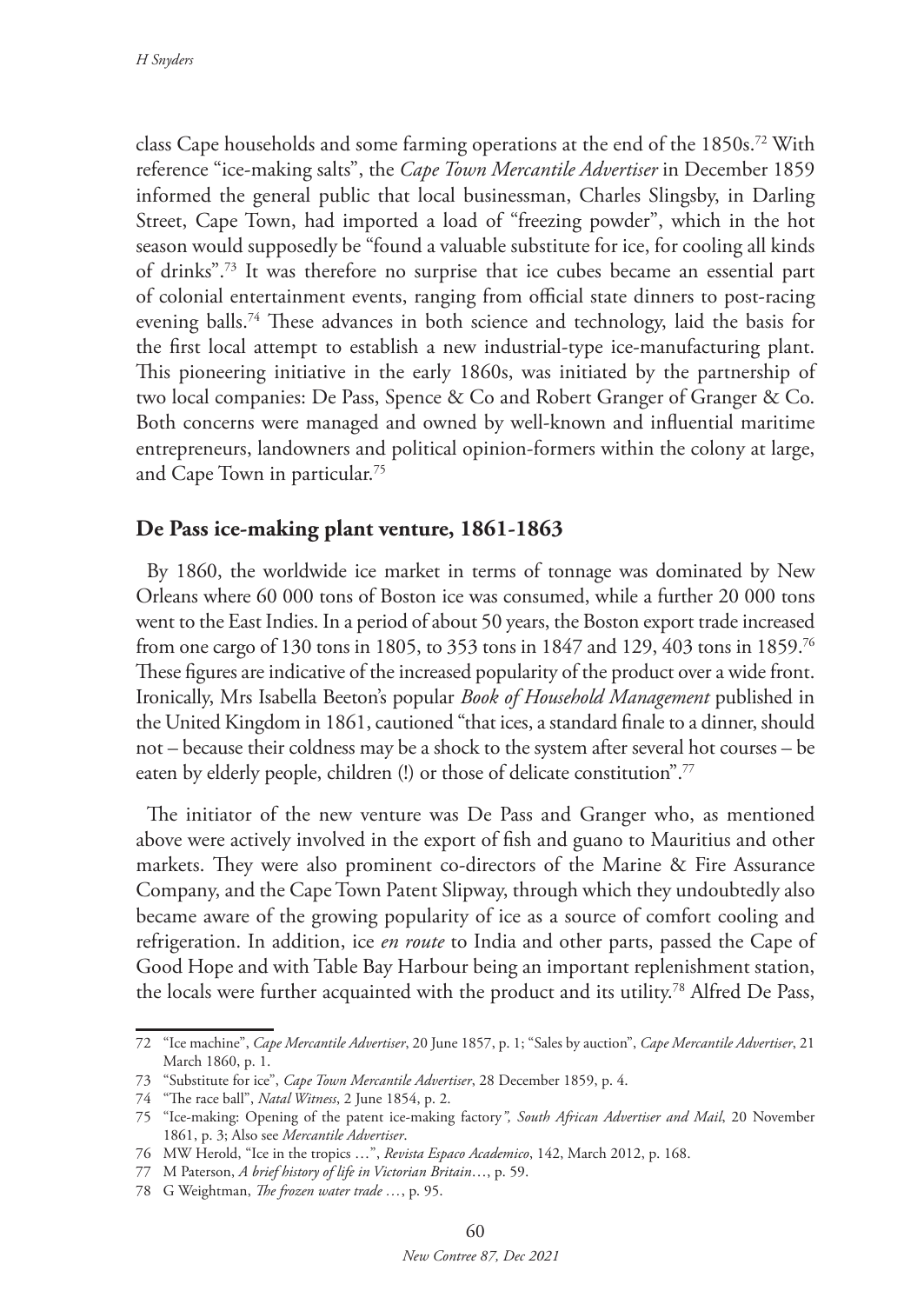of Spence & Co. was an avid user of ice-related appliances and household utensils (technology) which he imported from abroad, and together with Robert Granger he launched the new ice-making plant in Cape Town on 19 November 1861.<sup>79</sup> This establishment was adjacent to the patent slipway located in the harbour and close enough to the other trading establishments controlled by these same business partners.

The inaugural event was attended by about 300 guests and included some of the most influential members of Cape society. They were hosted at a luncheon "at which the excellence of the luxury which is now manufactured at our doors could be fairly tested". The lieutenant-governor was there, as were many of the top colonial businessmen. According to the information provided to the assembled dignitaries this "novel" ice-making facility, when fully operational, had the capacity to produce 2 400 pounds of ice within a 24-hour period. The speeches described ice as a "luxury", as being "conducive to pleasure [and] health", and an absolute necessity "in various sicknesses". These claims were probably motivated by the regular advertisements of products such as "iced soda water" and "ice! a la vanilla" in local newspapers like the *South African Advertiser and Mail*, and which suggested that Cape consumers had started to develop a taste for the new and emergent consumer goods. These claims, especially the suggestion that ice was a commercial necessity, were not however, universally accepted. Lieutenant-Governor Wynyard on this auspicious occasion, expressed scepticism and noted that the venture was "perhaps not too important but at all events, no less [an] interesting undertaking".80 This notwithstanding, soon after the opening of the new facility, ice was exempted from custom import duties under the Customs Tariff Act of 1855 and Customs Tariff Amendment Act of 1861.

Despite the high hopes expressed at the inauguration, the Cape market for general consumer ice does not appear to have grown significantly. In addition, the new plant, according to a public notice in the *Cape Mercantile Advertiser*, was only formally declared fully functional ("now at work")<sup>81</sup> in January 1862, more than a year after its inauguration.<sup>82</sup> In the meantime city-based retailers obtained their ice supply from a variety of ad hoc suppliers. Amongst these were James Stevens, and confectioners WA Knoops and CH Martino who offered ice as well as ice-creams. Whereas Stevens's advertisement indicated that he had "a constant supply of ice at his own premises" at 81 Loop Street,<sup>83</sup> Martino's advertisement for "ices! a la Vanille!" claimed that their product was "prepared after the most approved Continental

<sup>79</sup> The catalogue of De Pass's furniture when he left the colony a few months later, included an ice refrigerator, ice decanters, an ice butter pot, and ice plates. See for example "Catalogue of MA De Pass' Furniture", *Cape Town Mercantile Advertiser*, 22 January 1862, p. 1.

<sup>80</sup> "Ice-making: Opening of the patent ice-manufactory", *South African Advertiser and Mail*, 20 November 1861, p. 3. Also see *Mercantile Advertiser*.

<sup>81</sup> De Pass, Spence & Co., "Ice! Ice, Ice!", *Cape Mercantile Advertiser*, 6 December 1862, p. 3.

<sup>82</sup> A De Pass, "Notice", *Cape Mercantile Advertiser*, 6 January 1862, p. 2.

<sup>83</sup> "Ice! Ice! Ice!", *Cape Mercantile Advertiser*, 11 December 1861, p. 4.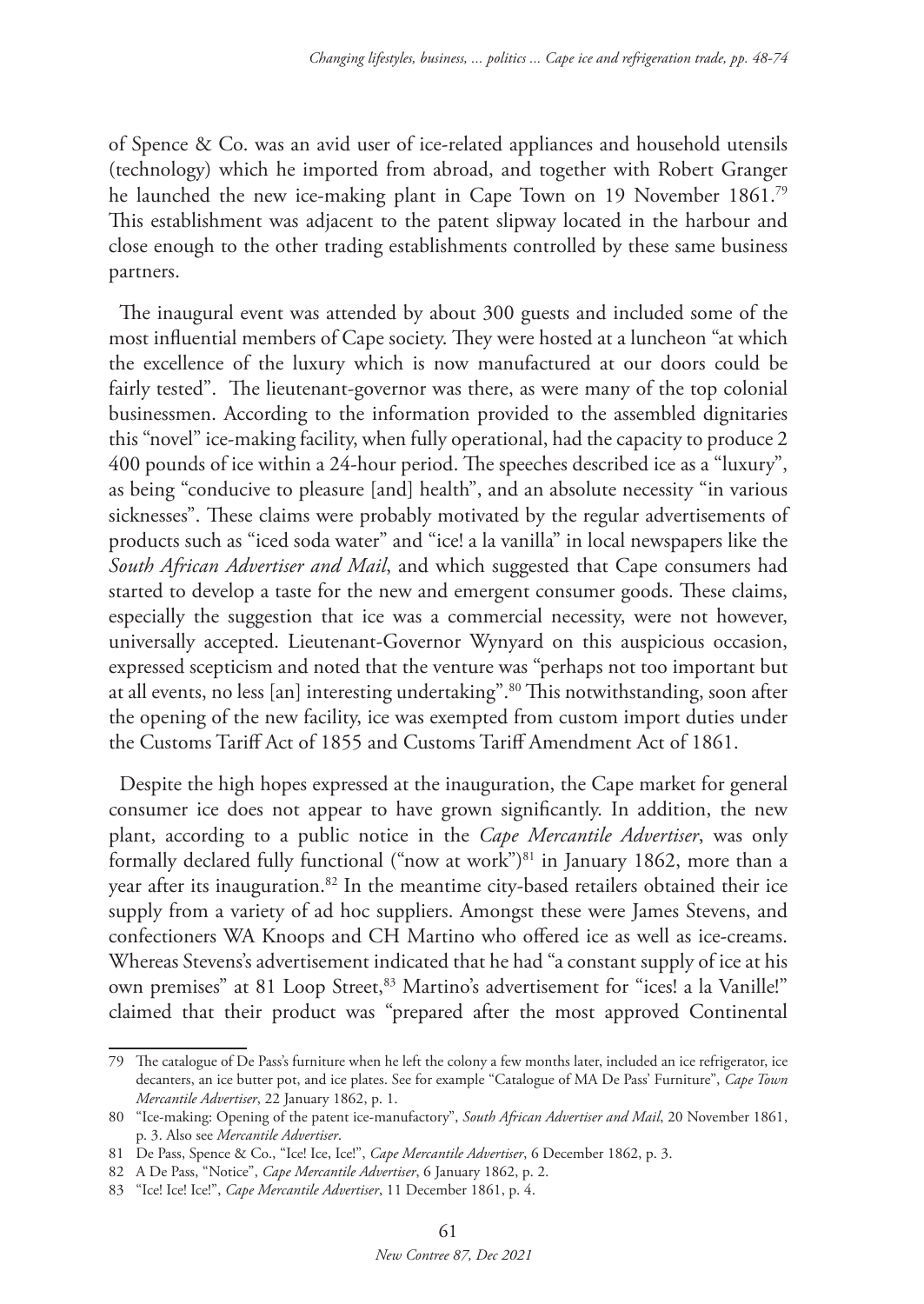method" – without indicating any specifics of its true origin.84 In Port Elizabeth, Wasley's Hotel, continued to receive the product ("a small quantity") from Cape Town, which enabled the establishment to serve iced-drinks, with the sherry-cobbler in particular, a firm favourite. $85$  This suggests that the De Pass initiative started with a real backlog and had to work hard to satisfy the existing and future needs of elite Cape society. Importantly, it was doubtful whether supplying individual households directly would be the ideal business strategy.

Against a background of competition from ad hoc suppliers with independent procurement channels, the De Pass-Granger initiative turned to targeting retailers involved in general trading. Among them were established traders such as Anderson & Murison, who like De Pass, Spence & Co, were involved in multiple enterprises including whaling and the export of guano and fish. The availability of an industrialtype supplier of ice ignited a price-war among the small group of grassroots retailers. This led to the sale of bulk ice, with volumes being offered at between 2½ pence per pound for purchases larger than 5 pounds, and 2 pence for any that exceeded 10 pounds.86 Barely a year later, just as this contest entered its first phase, a new competitor and supplier of imported natural ice, William L Avery & Co, entered the market.

## **WL Avery Initiative, 1864-1867**

During March 1864, an American expatriate called Avery, who was resident in Cape Town, publicised his intentions to initiate new and enabling legislation which would allow the importation of natural ice from the United States. Avery, a merchant, shipping agent, and a former judge of the Federal Court in the USA had been a longstanding resident of the city for a decade.<sup>87</sup> Over his long residency, Avery, a Freemason, joined the Lodge de Goede Hoop.<sup>88</sup> Undoubtedly attracted by the possibility of importing ice duty-free, and the experiences of his compatriot, Holmes, Avery's approach and business strategy with regard to the ice or frozen water market differed markedly from those of his predecessors. Approaching the matter from a legal angle, he publicised his intentions to initiate new legislation (an Ice Bill), with a view to secure a 10-year importation monopoly, to provide the product to the wholesale and retail sector, and to establish ice depots in Cape Town and Port Elizabeth.89 This proposal differed materially from that of the De Pass-

<sup>84</sup> For these advertisements see the *Cape Mercantile Advertiser*, 2 December 1861, p. 4.

<sup>85</sup> "Miscellaneous intelligence", *Cape Mercantile Adviser*, 9 December 1861, p. 3.

<sup>86</sup> "Ice", *Cape Mercantile Advertiser*, 23 January 1869, p. 2.

<sup>87</sup> JP van Niekerk, "British, Portuguese, and American judges in Adderley Street: The international legal background to and some judicial aspects of the Cape Town Mixed Commissions for the suppression of the transatlantic slave trade in the nineteenth century (Part 3)", *CILSA*, 37, 2004, p. 434; KAB, *Cape Town Directory for 1865* (Cape Town, Cyrus J Martin, no date), p. 287.

<sup>88</sup> "Masonic", *Eastern Province Herald*, 6 July 1866, p. 6.

<sup>89</sup> "Miscellaneous intelligence", *Cape Mercantile Advertiser*, 9 March 1864, p. 3; WL Avery, "Ice Bill", *Cape Mercantile Advertiser*, 28 March 1864, p. 4.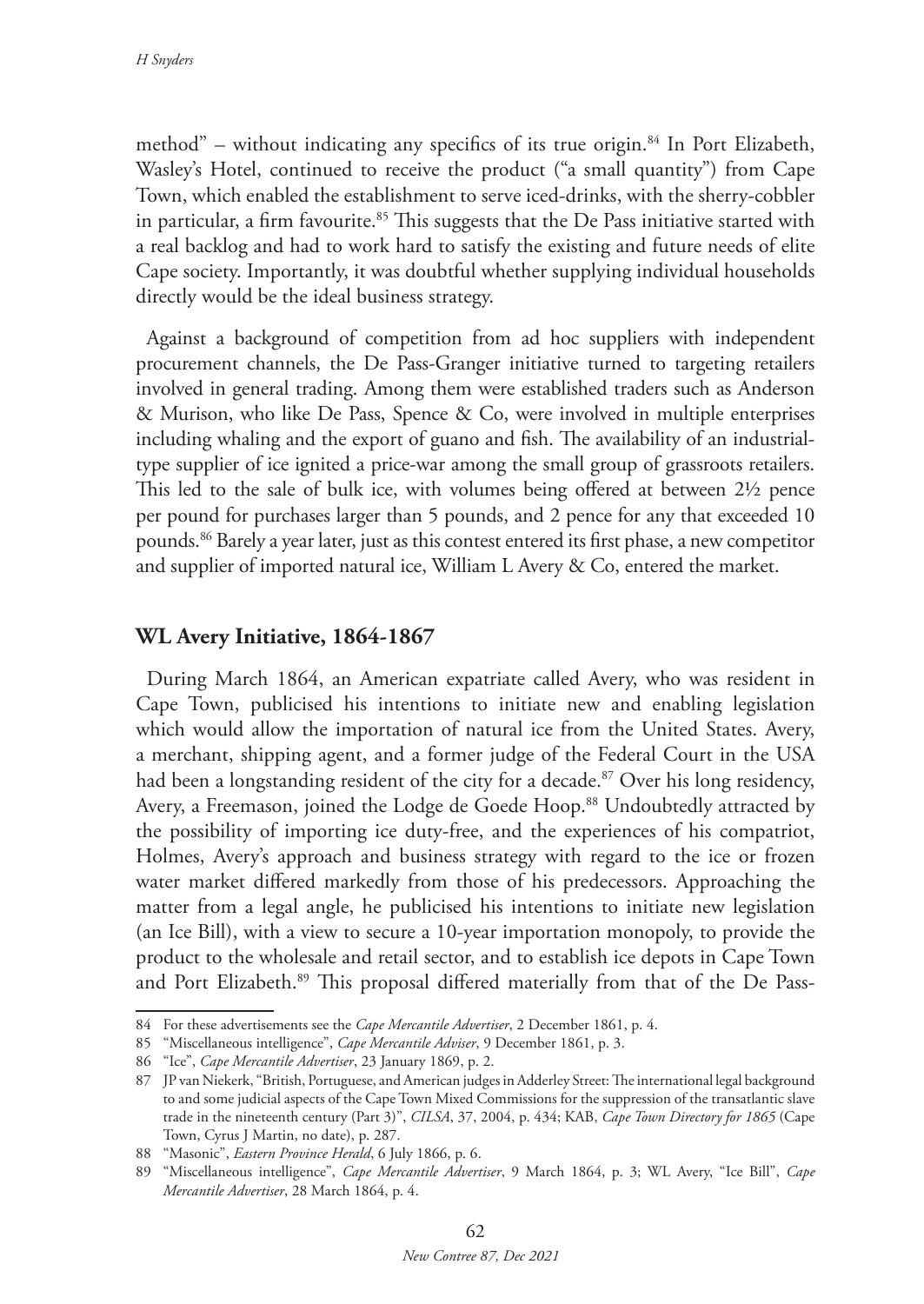group who did its business exclusively from Cape Town and had no depots or points of sale in the rest of the colony. Following his formal public notifications: In 1864, Avery petitioned the Legislative Council to adopt legislation that would allow the importation of natural ice into the Cape Colony.

The petition, which was tabled on 29 April 1864, was followed by the establishment of a Select Committee two months later to investigate the matter. This committee consisted of Messrs Godlonton, Tucker, Busk and Barry and within a short space of time after receiving testimony, recommended the adoption of a new law.<sup>90</sup> Opposition to the proposed measure was minimal and took the form of objections to the monopolisation of ice imports. While this was presented as a concern for public health, including the availability of sufficient ice for medical application, fear of poison contamination during its sea journey, and a suggestion that the product was devoid of any real utility value, it also included a certain measure of anti-Americanism. A report in the *Fort Beaufort Advocate*, a local regional newspaper, following a particularly cold Karoo night which left the environment covered under winter frost, a correspondent wrote: 91

... perhaps the Hon. Mr. Woods will consider this an additional reason why Mr. Avery's Ice Bill shall be thrown out, and a citizen of the murdering Yankee nation, as he termed the Americans, prevented from importing with spiders and poisonous tobacco, ice blocks for the Eastern Province.

This objection notwithstanding, new legislation, namely an *Act to Encourage the Importation into the Colony* [The Ice Act, No. 35 of 1864], was tabled and after debate, promulgated as law. It effectively gave Avery exclusive rights to import and sell ice for a period of 10 years.<sup>92</sup> Avery not only 'accepted the privileges and liabilities provided by the said act' with enthusiasm but established his formal business premises at 2 Spin Street Cape Town.<sup>93</sup> In addition, a sales depot was established in Port Elizabeth. By September, the colonial newspapers reported that the essential materials required for the construction of an ice-house on the beach in Rogge Bay were on hand and the first shipment of ice from Boston in the US was dispatched in June and August respectively. A load of 300 tons of ice and "sundries", arrived in Table Bay Harbour on 30 November 1864.94 Days later, Cape Town was finally in a position to witness the arrival and was beginning to enjoy a new cargo of the product which one newspaper described as

<sup>90</sup> KAB, CCP2/1/1/10, Cape of Good Hope: Votes and Proceedings of the Legislative Council, p. 13.

<sup>91</sup> "Fort Beaufort", *De Zuid-Afrikaan*, 20 June 1864, p. 3.

<sup>92</sup> KAB, AMPT PUBS (Official publications) CCP 6/2/1/6/: Act to Encourage the Importation of Ice into this Colony (Act no. 35 of 1864).

<sup>93</sup> KAB, CO 4133: A23, William A Avery to Hon. R Southe, Colonial Secretary, 3 September 1864.

<sup>94</sup> "Local and general", *Eastern Province Herald*, 6 December 1864, p. 2.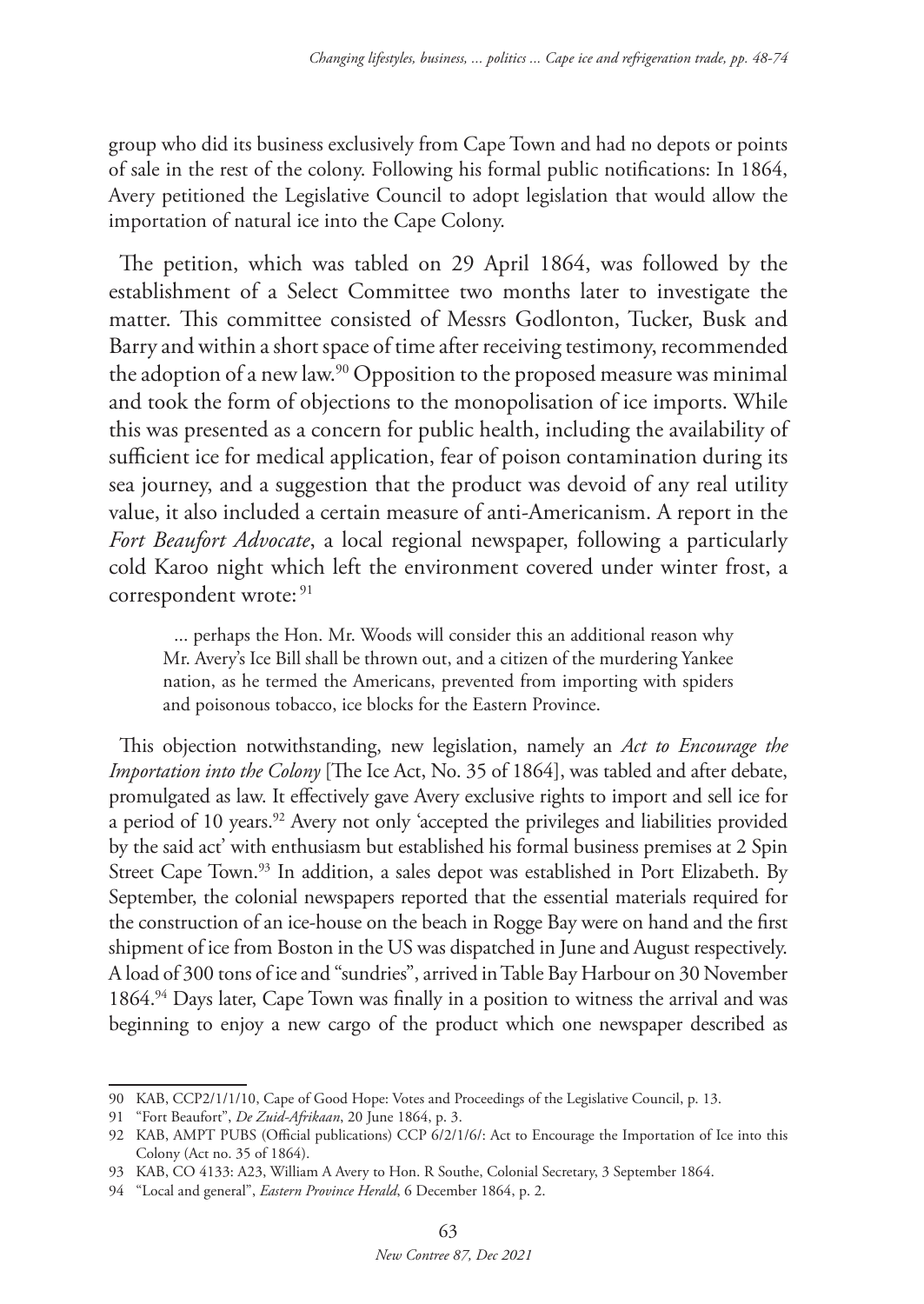"ponderous in mass and clear as crystal".<sup>95</sup> As from 1865, the Cape Directory also formally listed Avery as an Ice Merchant and Importer.

The distribution of the first consignment of Avery-ice, judging from an anonymous letter of complaint to the *Eastern Province Herald*, barely 30 days after its arrival, attracted an almost immediate complaint. Signed by "A Consumer", the anonymous writer pointed out that contrary to Avery's previous commitment to fairly serve both Cape Town and the eastern districts fairly, only an estimated nine tons were released to the sales agent in Port Elizabeth. This "miserable portion", complained the writer, was not only inadequate and quickly exhausted, but exposed the inability of the local agent to project interest accurately, and further demonstrated a lack of business foresight which, according to his/her reasoning, left the distant consumer "debarred by sheer negligence from the enjoyment of the grateful luxury".<sup>96</sup> This, concluded the complainant, bordered on a transgression of the legal obligation which compelled the concession-holder to service both Cape Town and Port Elizabeth equally and regularly. Similarly, a complainant to the *Cape Mercantile Advertiser* also protested against the shortages, irregular supply and high prices, and noted:<sup>97</sup>

... the demand here last summer always exceeded the supply, and we would respectfully submit to Mr. Avery, that if he do justice to himself and save the inhabitants of Port Elizabeth from much disappointment and annoyance during the approaching summer, he should at once make arrangements for keeping a large quantity of his crystal blocks here. We may get on very well without the luxury while we are ignorant of the bliss of swallowing endless glass fillings, sherry-cobblers, and cocktails, but once we have become accustomed to these delicious drinks, we rebel against the man who, having the power, neglects or refuses to supply them.

Furthermore, these were not the only complaints. According to the local agent, the initial orders were as high as 50 but due to the availability of only 27 blocks of ice, not everybody could be serviced. Given the prioritisation of serving the city's hotels and restaurants, very little remained for other retailers or for household use. Some people started to agitate for Avery's business to relocate to Port Elizabeth and very ambitiously, for that city to become the "emporium of ice".<sup>98</sup> This was, however, easier said than done since the profitability of the business depended not only on accurate and sustained sale figures, but also on the almost universal availability of stock. This was by far the most difficult challenge given the long time-delay between its export from the United States and its arrival in the Cape Colony. The persistence of these complaints further suggested that the De Pass, Spence & Co ice-factory, was neglecting a potentially lucrative market outside the colonial metropolis and

<sup>95</sup> "Miscellaneous", *Eastern Province Herald*, 17 December 1964, p. 3.

<sup>96</sup> "A consumer", letter to the editor re "The Ice Famine", *Eastern Province Herald*, 5 January 1865, p. 3.

<sup>97</sup> "Eastern Province Herald", *Cape Mercantile Advertiser*, 4 October 1865, p. 3.

<sup>98</sup> "Ice", *Eastern Cape Herald*, 7 March 1865, p. 3.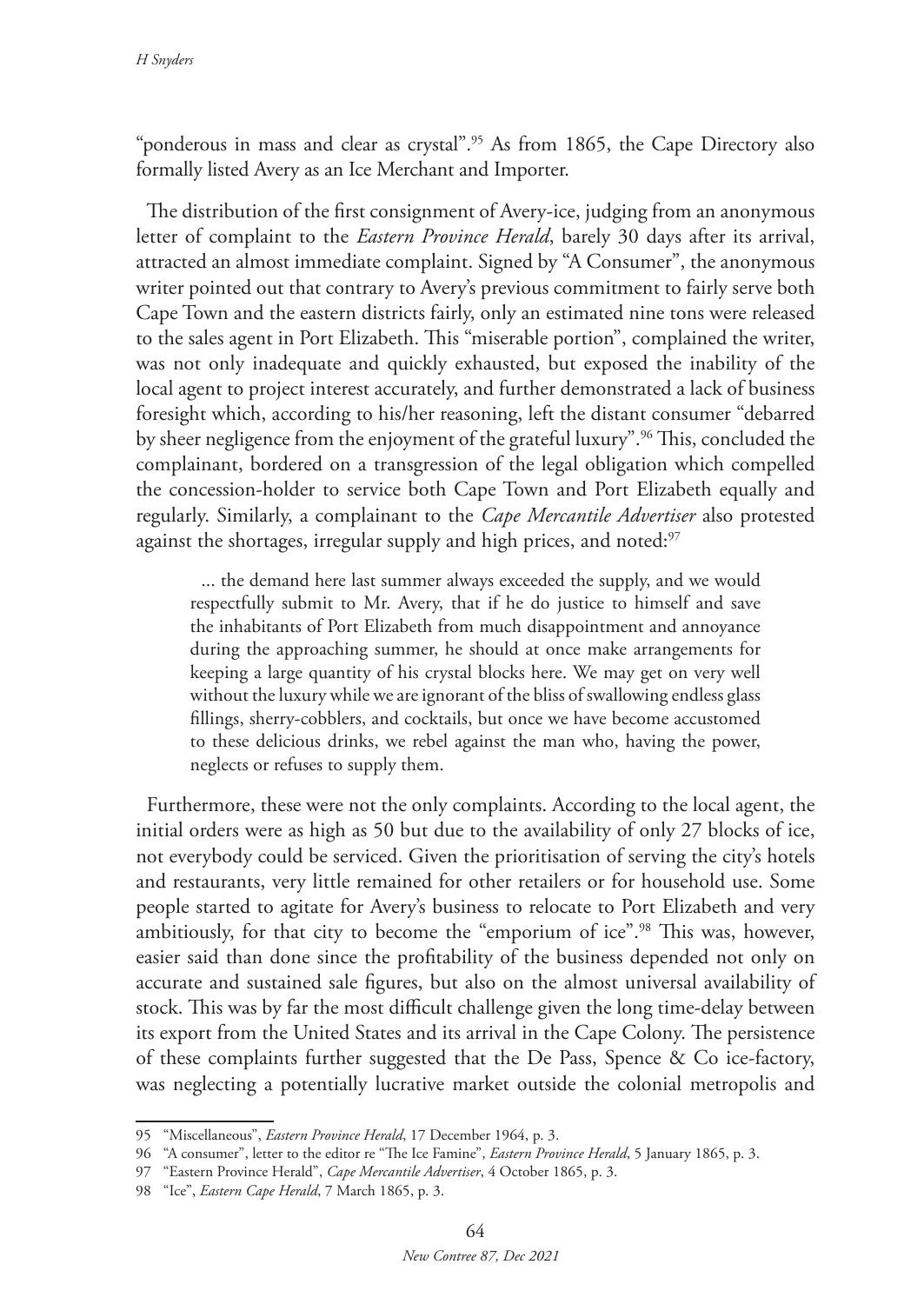therefore was not making any inroads beyond its city-based clientele.

Mindful of the need to expand his market, increase his supply and eradicate the problems of delivery while still retaining the duty-free import and supply of his product, Avery deliberately cultivated a market amongst colonial bureaucrats and in so doing hoped to secure their continued support. In this he was assisted by the ongoing advertisements in local hotels such as the Fountain Hotel in Hout Steet, Cape Town that promoted cold drinks such as sherry-cobbler, cocktails, punches and others – using plenty of ice. One advertisement for example, noted: <sup>99</sup>

... cool drinks, judiciously taken, are the best tonic in hot weather; while they sustain the system, they promote a gentle perspiration, and counteracted the injurious effects of the heated air. There is no danger at any time from imbibing the most intensely cold drinks if they are not taken with too great rapidity. To prevent this, always take your cold drinks in hot weather, through a reed or straw.

Against this background, Avery arranged a social gathering involving the members of the colonial legislature, the United States consul-general (GS Holmes, coincidentally), the chief justice and a number of colonial bureaucrats at his Cape Town business premise. The idea was for them, to see and sample the joys of ice and its various applications in a true "trans-Atlantic fashion". Hosted in November 1865, the occasion provided two hours of pleasant and friendly socialising and speeches while the assembled group enjoyed the iced-sherry cobblers and glasses filled with champagne.100 This type of event was important for countering the persistent complaints and appeals from some members of the public for the enforcement of the penalty for non-performance in ensuring a regular ice supply.

Despite these public relations exercises, persistent shortages resulted in an increase in the number of complaints. These were accompanied by an increasingly vocal demand for the enforcement of the penalty clause for Avery's failure to 'supply Port Elizabeth "fairly". One critic, writing under the nom de plume "Cold Comfort", accused the businessman of doing barely enough to prevent punitive sanctions and of "tantalising" the public while releasing just enough ice to the market to "save his bacon and frizzle ours".101 They directed their complaints via their local representatives to the Cape legislature. Having secured the ear of the colonial parliament, four tons of extra ice were dispatched to Port Elizabeth in November with a further load following in December.<sup>102</sup> These were stopgap measures aimed at

<sup>99</sup> Fountain Hotel, "Keep cool", *Cape Mercantile Advertiser*, 27 September 1865, p. 1.

<sup>100</sup> "A treat for MP's", *Eastern Province Herald*, 29 July 1865, p. 2.

<sup>101</sup> "Cold comfort, "Ice! Ice!", *Eastern Province Herald*, 14 November 1865, p. 3.

<sup>102</sup> "Ice", *Eastern Province Herald*, 21 November 1865, p. 2.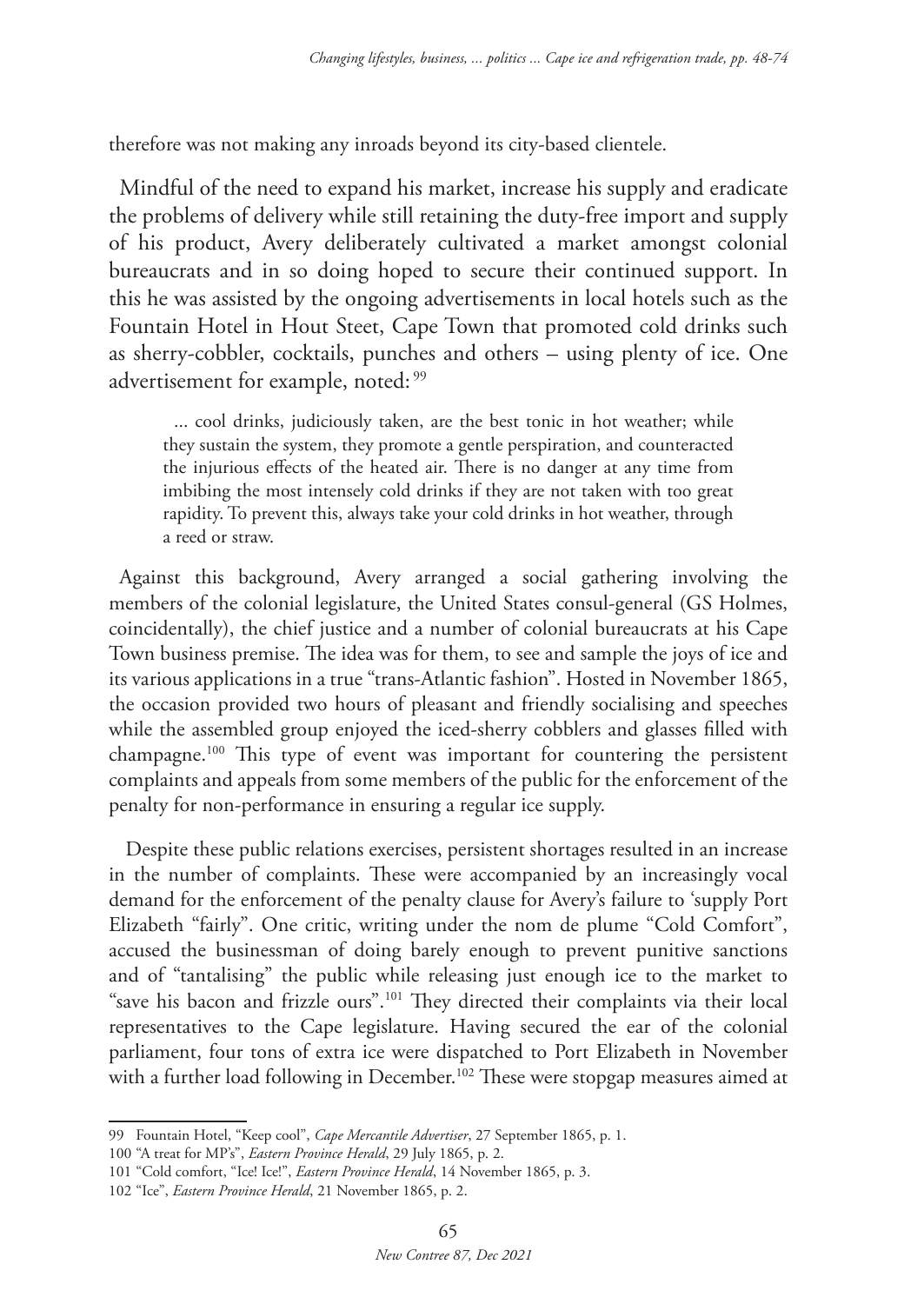appeasing an increasingly restless public.

In the midst of his arm-wrestling with the household consumer, and arguably, also to deflect public criticism of his continued inability to supply sufficient volumes of ice, Avery dispatched six tons of Cape grapes, packed in ice, to the United States in early 1866.103 This was followed by an additional load to Great Britain, earmarked for sale at the Covent Garden Market.104 These initiatives were aimed at developing new export markets and was particularly significant for local farmers, given the struggling state of the local wine industry at the time. *De Zuid-Afrikaan* newspaper the mouthpiece and active campaigner for colonial farming interests, watched this development with increased interest. With a view to the future potential of these and similar actions, it remarked:<sup>105</sup>

... we sincerely trust that the adventure made by Mr. Avery, of shipping grapes to England may turn out favourably. Should that be the case, even that little would afford considerable relief to those in the immediate neighbourhood of Cape Town, while though it may not directly, it certainly would, indirectly benefit the wine interest throughout the Colony. But this scheme of Mr. Avery's, even if successful beyond all expectations, would not do very much to improve the general condition of our wine farmers.

Despite these understandable reservations, some Western Province farmers were more than willing to explore and participate in this new initiative. By March 1866, a further shipment of grapes, totalling 4 000 pounds (2 tons) enclosed in tin cases and for additional safety, packed in ice, was dispatched to the United States.<sup>106</sup> This effectively laid the foundation for the export of refrigerated produce from South Africa to overseas markets. These were positive developments, but unfortunately of short duration, because of Avery's changed personal and business circumstances.

By 1867, barely two years after securing the ice import concession, Avery disappeared from the pages of the Cape Town Directory. This coincided with his involvement as United States arbitrator in the Mixed British and United States Court of Justice under the direction of the Admiralty Court for the suppression of the African slave trade, established under a Treaty of 7 April 1862.<sup>107</sup> Although he was subsequently re-listed in the Cape Town Directory, he appeared as an arbitrator without any reference to any merchant activities. A notice in the *Cape Mercantile Advertiser* of 8 May 1868 further informed the public that some of the property in the Avery estate, located in Plein Street, was put up for sale.<sup>108</sup> Whether this was a transaction involving the disposal of excess property, a business premise or a primary resident, or whether it

<sup>103</sup> "Miscellaneous", *Eastern Province Herald*, 9 February 1866, p. 2.

<sup>104</sup> "Agriculture", *Grahamstown Journal*, 7 February 1866, p. 2.

<sup>105</sup> "Hints to a wine farmer", *De Zuid-Afrikaan*, 26 February 1866, p. 3.

<sup>106</sup> "Local and General", *Eastern Province Herald*, 23 March 1866, p. 2.

<sup>107</sup> KAB, *The Cape Town directory for 1867* (Cape Town, Cyrus J. Martin, no date), p. 67.

<sup>108</sup> "Sales announced for the week", *Cape Mercantile Advertiser*, 18 May 1868, p. 3.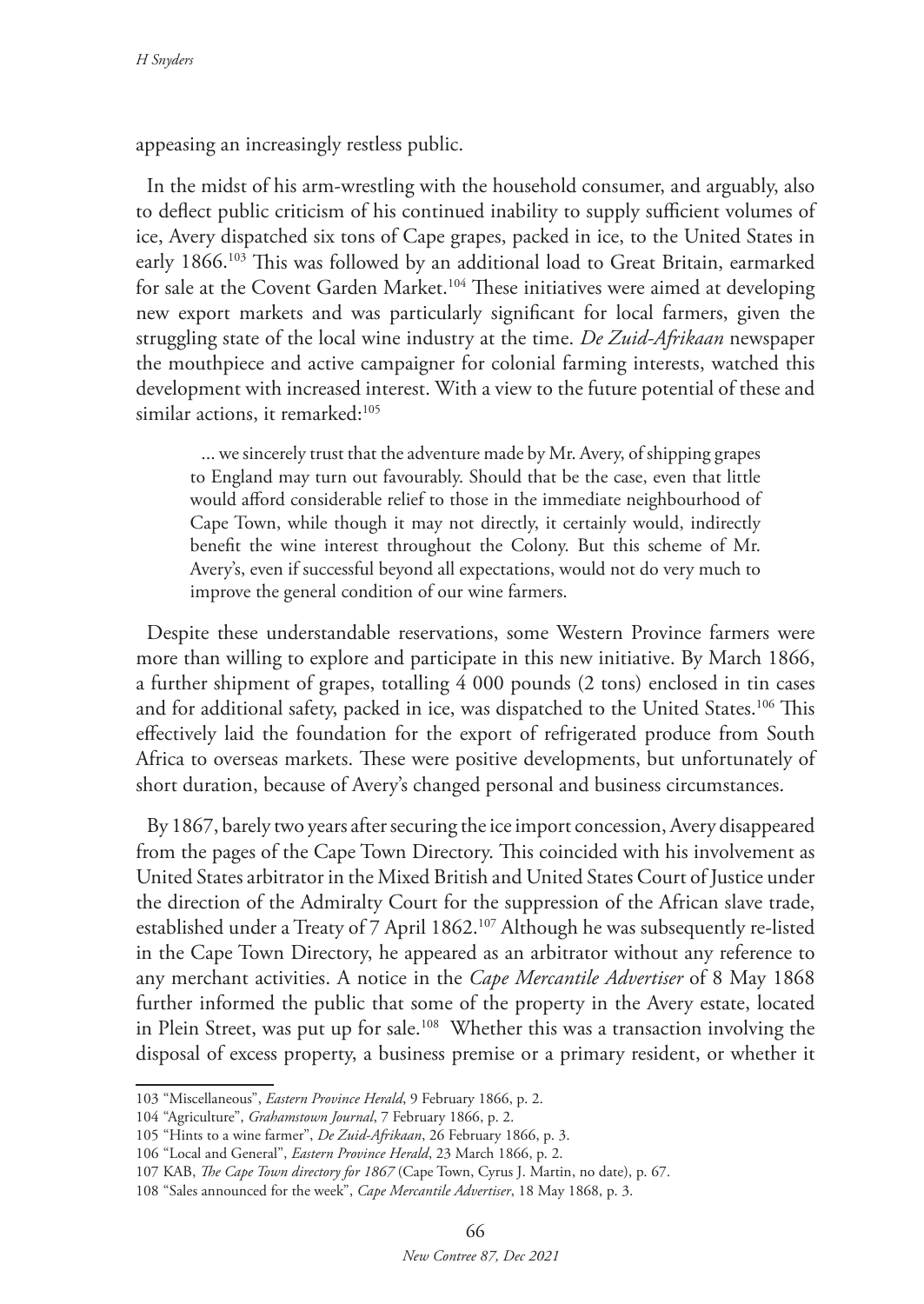was prompted by sudden financial difficulty, was unclear. Avery's departure from the frozen water trade, however, opened the way for others to exploit the benefits offered by it.

#### **Expansion from Cape Town to Kimberley, 1870-1880**

During late January of 1869, an advertisement in the *Cape Town Mercantile Advertiser*, notified the public that ice was being offered for sale by Thomas J. Anderson of the company Murison & Anderson in volumes of 10 pounds (10lbs) at £2 per pound. In response to consistent and growing customer support and sales, the company also started to sell the product at 2½ pence per pound from its ice house near the Alfred Docks. In addition, the company maintained a satellite depot with sales at the same price. The price for mobile sales from their horse-drawn ice cart was pegged at  $2\frac{1}{2}$  pence per pound for volumes over five pounds.<sup>109</sup>This service in particular was offered for home deliveries in both the central city and southern suburbs.110 Given the seasonal demand for the product, Murison & Anderson was also the first to begin an advertising campaign in October 1870. As a means to grow their business, the company added a note that in its catalogue that ice chests were also for sale.111 Similarly, confectioners Daniel Dix in Longmarket Street, and Cornelius H Marting in Plein Street, Cape Town, continued to advertise the availability of ice cream and vanilla per glass. In Port Elizabeth, Ryan's Restaurant prided itself on its ability to provide not only ice but also iced drinks.<sup>112</sup> This supplier was joined by the company of MH Wilhelm, that in addition to selling ice, was also a chemist and druggist active in retail and wholesale.<sup>113</sup>

Further afield in Kimberley, the centre of the developing diamond industry, attempts were made to introduce new innovations into the evolving business environment. A space described as being characterised by "dust, drought and flies" as well as "crippling heat", it was an ideal market for the selling of "cool comforts".114 Further, "since drinks at all hours were Kimberley's biggest industry after diamonds", ice and Kimberley were a perfect match.<sup>115</sup> Businessmen such as Cecil John Rhodes and Charles Rudd were among the first to initiate steps to exploit the emerging opportunities. By 1872, Messrs Baily & Anderson of Du Toitspan, was servicing the needs of the mining community and purchased a steam-driven ice-machine similar to the one

<sup>109</sup> "Ice! Ice! Ice!", *Cape Town Mercantile Advertiser*, 9 October 1871, p. 4.

<sup>110</sup> "Ice", *Cape Town Mercantile Advertiser*, 23 January 1869, p. 2.

<sup>111</sup> "Ice", *Cape Town Mercantile Advertiser*, 22 October 1870, p. 2.

<sup>112</sup> "Ryan's Restaurant", *Cape Mercantile Advertiser*, 3 December 1870, p. 2.

<sup>113</sup> "Ice, Ice", *Eastern Province Herald*, 4 July 1871, p. 1.

<sup>114</sup> B Roberts, *Kimberley: Turbulent City* (Cape Town, David Philip, 1976), pp. 53-91.

<sup>115</sup> B Roberts, *Kimberley …* (Cape Town, David Philip, 1976), p. 109.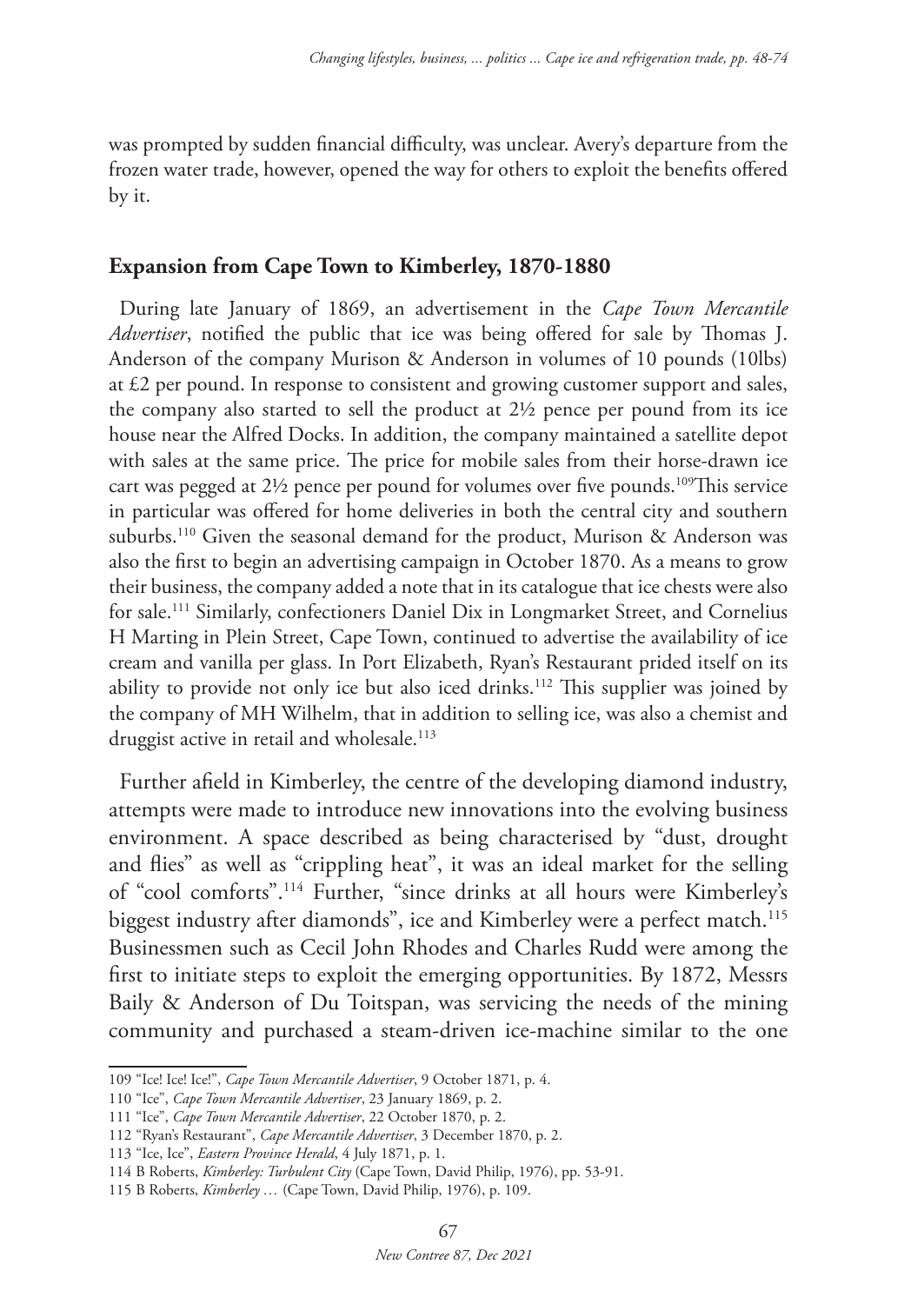used by De Pass, Spence & Co. This was a most welcome addition to life in the mining community. In this vein, "Ice Ready", wrote a tong[ue]-in-cheek piece that epitomised the positivity that followed the news of the introduction of ice to the community. He wrote to the *Grahamstown Journal*: <sup>116</sup>

... we shall have ice in blocks brought to our doorstep every morning...The idea of having of a dish of ice every morning! Then the breakfast butter dish, instead of being full of oil, will look tempting; and ice pudding for dinner, and ice fizz after ice creams at Thomas; and at Jubber's a knob of ice in the water we drink; a piece of ice in the morning bath; meat that now offends the palate with its freshness, may be kept until it is edible; and a hundred other advantages may be catalogued as about to emanate from Baily & Anderson's ice machine...

This was followed somewhat later by an initiative led by Rhodes and Charles Rudd, a partner in the firm, R.E. Wallace & Co., "which speculated in numerous ventures ranging from an attempt to buy 200 claims in De Beers Mine to a telegraph between Du Toitspan and Kimberley to an ice-making business."117 Rudd, in turn, was married to the grand-daughter of Cape Town guanopreneur, Antonio Chiappini and a business associate of the De Pass brothers and Granger who were early entrants into the Cape frozen water or ice industry.

With their customary speed, the Rhodes-Rudd partnership imported an ice-making machine and a bucket ice-cream machine from abroad. In addition to using ice in their drinking holes and similar establishments, they also produced and sold ice cream which was priced at sixpence a wineglass and an extra sixpence for a slice of cake.<sup>118</sup> This noted, Robin Brown, "in the heat of Kimberley... was hugely successful".119 In addition, the company exported ice, wrapped in blankets, by cart to Bloemfontein where according to local resident, Sophie Leviseur, it was used for medical purposes.<sup>120</sup> However, when the initiative failed to produce the desired results, the partnership was sold and the proceeds were used to buy more diamond claims.<sup>121</sup> From the available evidence it would seem that Rhodes and Rudd never planned to establish a full-scale industrial-type business. Instead they were geared to quick profits. Furthermore, the high import costs of imported ice-making technology and competition from suppliers from neighbouring provinces such as Natal, where there was an established network

<sup>116</sup> "Ice", *Grahamstown Journal*, 6 December 1872, p. 3.

<sup>117</sup> RV Turrell, *Capital and labour on the Kimberley diamond fields, 1871-1890* (Cambridge, Cambridge University Press, 1987), p. 83.

<sup>118</sup> AP Cartwright, *Gold paves the way: The story of the Goldfields Group of Companies* (Johannesburg, Palgrave Macmillan, 1967), p. 9.

<sup>119</sup> R Brown, *The secret society: Cecil John Rhodes's plans for a new world order* (London, Penguin Random House, 2015).

<sup>120</sup> K Schoeman (ed.), *Sophie Leviseur: Memories* (Cape Town, Human & Rousseau, 1982), p. 51.

<sup>121</sup> AN Wilson, *The Victorians* (London, Arrow Books, 2003), p. 604; J McDonald, "Rudd: The search for a Cape merchant", *South African Historical Journal*, 66(1), 2014, pp. 192-196; 194.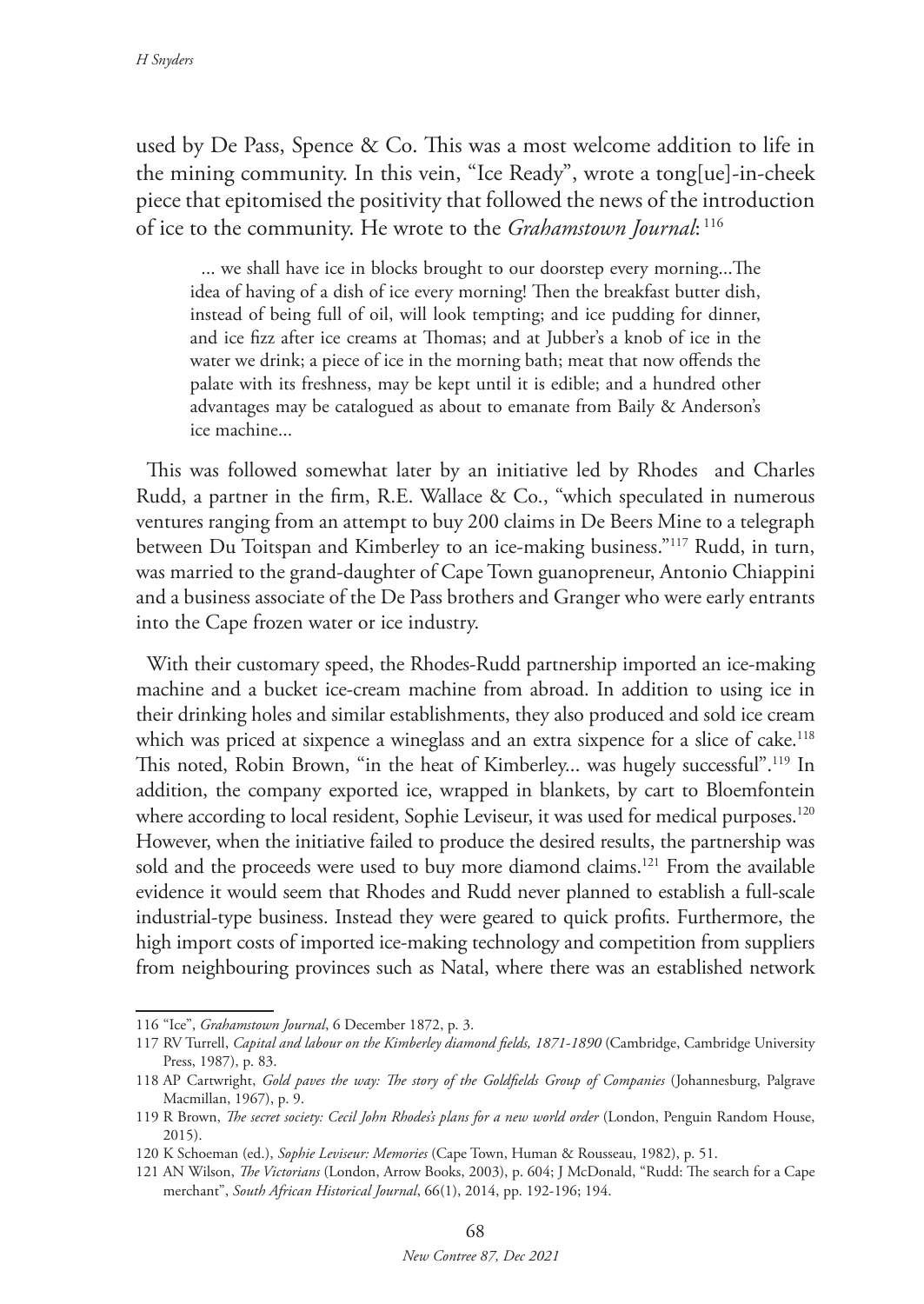of clients in hotels and households being served on a daily basis, made things difficult for start-ups.122 Equally problematic was the shortage of operating and maintenance personnel for both ice and mineral water machines.<sup>123</sup>

By the late 1870s, the *Cape Times* noted that "ice has made its appearance", and, reporting on a luncheon held by the Table Bay Harbour Board, further reflected "that its presence was immensely appreciated, and we presume that the hotels are already alive to its seductive influence".124 Amongst the new generation of ice providers that entered the market over the intervening period, was Messrs Johnson & Co. of Hout Street and the Pekin Hotel on the corner of Mostert and Zieke Streets who proclaimed that they always had "ice … on hand!"125 Similarly, the Good Templar Café managed by Richard J. Claridge in Mutual Hall, proudly displayed ice cream as part of its "first-class temperance refreshments".126 In addition, some chemists provided "a certain mixture of soda water in ice and ice cream",127 presumably (in modern parlance) "ice-cream sodas",128 and American-imported "delicious & novel summer luxuries" with powdered ice.<sup>129</sup>

In addition to the continued availability of ice and related ingredients to manufacture product variations, the colony saw an influx of new ice-making technology for domestic and low-volume manufacturing ("make your own ice"). Businesses like Samuel Cox & Co, for example, sold the piston freezing machines, in addition to chemical freezing mixture "for the making and moulding of dessert ice in one operation". They further offered, "great desideratum, direct agitation, and hence simplicity, economy, and effectiveness".<sup>130</sup> This allowed small-scale manufacturers such as Stephen Woolven of the "Ice Wagon" to acquire technology to establish a home-based manufacturing enterprise that combined daily ice-delivery service per cart to the residents of Sea Pont, Green Point and Gardens in direct opposition to established retailers.<sup>131</sup> Further, engineering companies such as James Flower & Sons of Burg and Castle Streets, specialists in the installation of ice manufacturing machinery, started to advertise their services in the Cape Town newspapers.<sup>132</sup> Thanks to the increased availability of heavy and industrial-type equipment, a number of ice factories requiring more substantial capital outlay were established in Cape Town. These included Combrinck & Co., Albion Ice Factory, Kamp & Co. and De Beers & Co ice factories which used water from Table Mountain in their operations. This

<sup>122</sup> "Advert: Fruit, vegetables and ice", *Natal Witness*, 5 February 1881, p. 2.

<sup>123</sup> "Wanted", *Natal Witness*, 20 December 1882, p. 2.

<sup>124</sup> "Local and general", *Cape Times*, 18 November 1876, p. 3.

<sup>125</sup> "Pekin Hotel", *Cape Times*, 10 December 1878, p. 4.

<sup>126</sup> "The Good Templar Café", *Cape Times*, 16 December 1878, p. 4.

<sup>127</sup> "Local and general", *Cape Times*, 18 November 1876, p. 3.

<sup>128</sup> "Ice cream sodas", *Cape Times*, 5 September 1879, p. 2.

<sup>129</sup> "Delicious and novel summer luxuries", *Cape Times*, 26 September 1879, p. 2.

<sup>130</sup> "Ice! Ice! Ice! – make your own ice", *Cape Town Mercantile Advertiser*, 27 October 1877, p. 3.

<sup>131</sup> "Ice, Ice, Ice", *Cape Times*, 25 January 1879, p. 1.

<sup>132</sup> "James Flower & Sons", *Cape Times*, 2 May 1877, p. 2.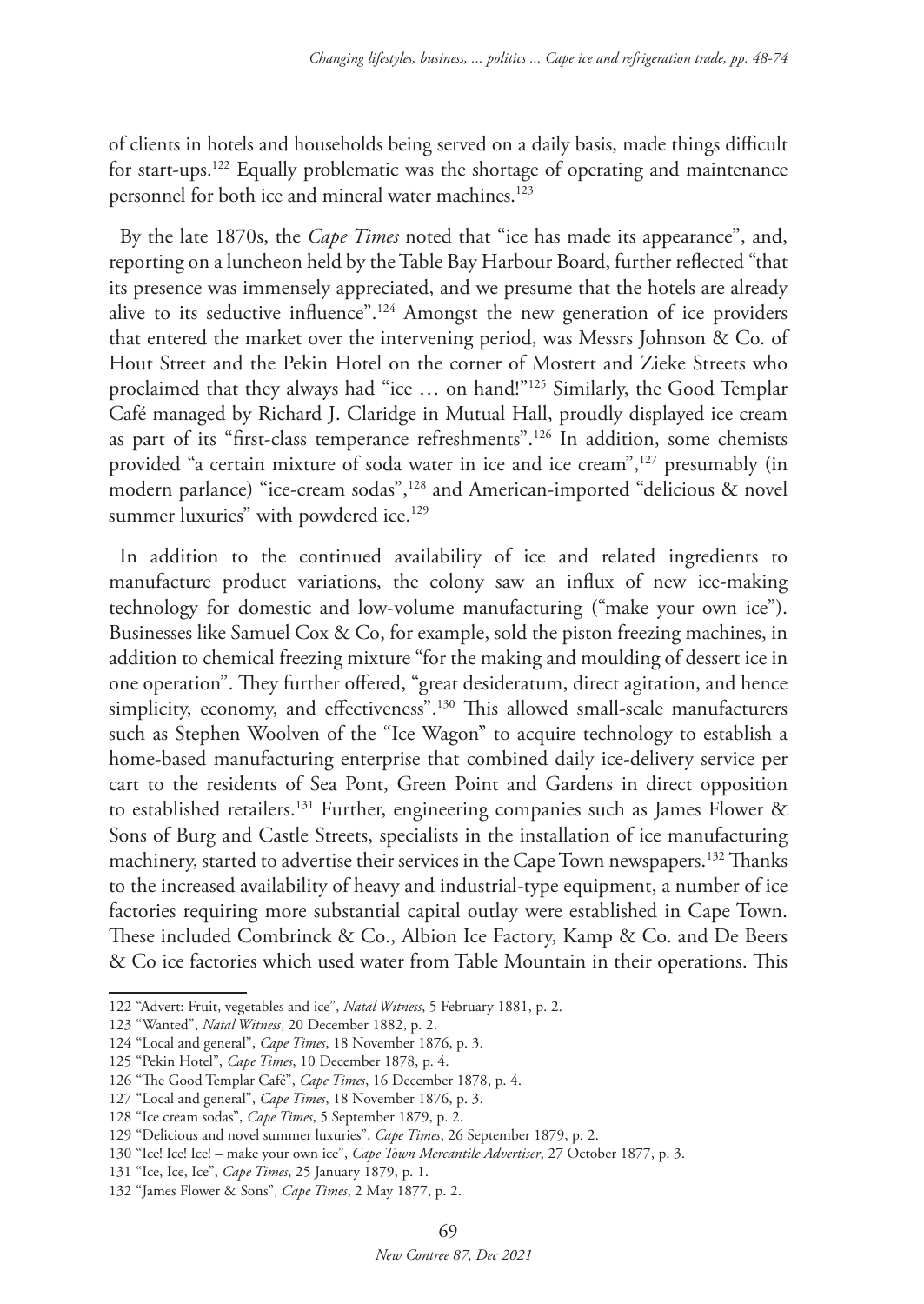water, claimed one manufacturer, made "the finest ice in the world".133 Kamp & Co also established a factory in Port Elizabeth. The presence of more ice-manufacturing factories that also set up satellite ice depots, directly impacted on the Cape farming sector.<sup>134</sup>

# **Ice, refrigeration and Cape agriculture to 1899**

By the last decade of the nineteenth century, significantly more businesses were acquainted with the usefulness of ice and refrigeration. Although progress with the use or refrigeration for the export of products overseas since the time of Holmes was slow, the Cape agricultural sector in particular, was strongly attracted to its use. Some farmers went out of their way to acquire small ice-making machines to manufacture their own ice which they used for packaging their products intended for dispatch to their intended market. Normal practice was to send perishable products such as butter in accordance with railway recommendation. This stipulated that it was to be dispatched in a particular way, namely: 135

… in parcels of 1lb or 2lbs weight, and covered with linen steeped in a solution of Liverpool salt. These small parcels should be wrapped in a blanket or woollen cloth, steeped in a similar solution. The blanket containing the butter should be placed inside a box, which should be covered with gunny or grain bags or similar materials, also steeped in a solution of salt.

By the late 1870s, following the first successful overseas transport of 150 tonnes of meat at a temperature of 27-30 degrees Fahrenheit from France to Argentina and back as well as the introduction of the Bell-Coleman refrigerating machine which enabled the safe transport of frozen produce from the USA to the United Kingdom, the world entered a new development phase.<sup>136</sup>

The practice of using "refrigerated rail cars" for the dispatch of meat products in the Cape Colony was formally inaugurated in 1884, without ice being universally used. The system began with four cars which were later increased to 28 by the end of the century. The 24 ventilated trucks were "ordinary box cattle trucks with the windows and other openings lined with perforated zinc" and fitted with movable beams as well as "furnished with hooks from which the meat is suspended". These trucks did not necessarily require ice and were mainly used over short distances during summer. The colonial railways also had 44 refrigerating trucks using ice for the conveyance

<sup>133</sup> "Ice from the Albion factory", *Cape Times*, 13 December 1879, p. 3.

<sup>134</sup> "Ice", *Cape Times*, 24 December 1878, p. 4.

<sup>135</sup> KAB, Official Publications (AMPT PUBS) CCP 1/2/2/1/55, Minutes of Evidence: Select Committee on Railway Cold Storage (A11 –'1900), Evidence of Charles Bletterman Elliot (General Manager of the Cape Railways), 25 September 1900, p. 3.

<sup>136</sup> E Domisse, "Sir David Peter de Villiers-Graaff: Sakeman en Politikus aan die Kaap, 1859-1931(PhD thesis Stellenbosch University, 2011), p. 22.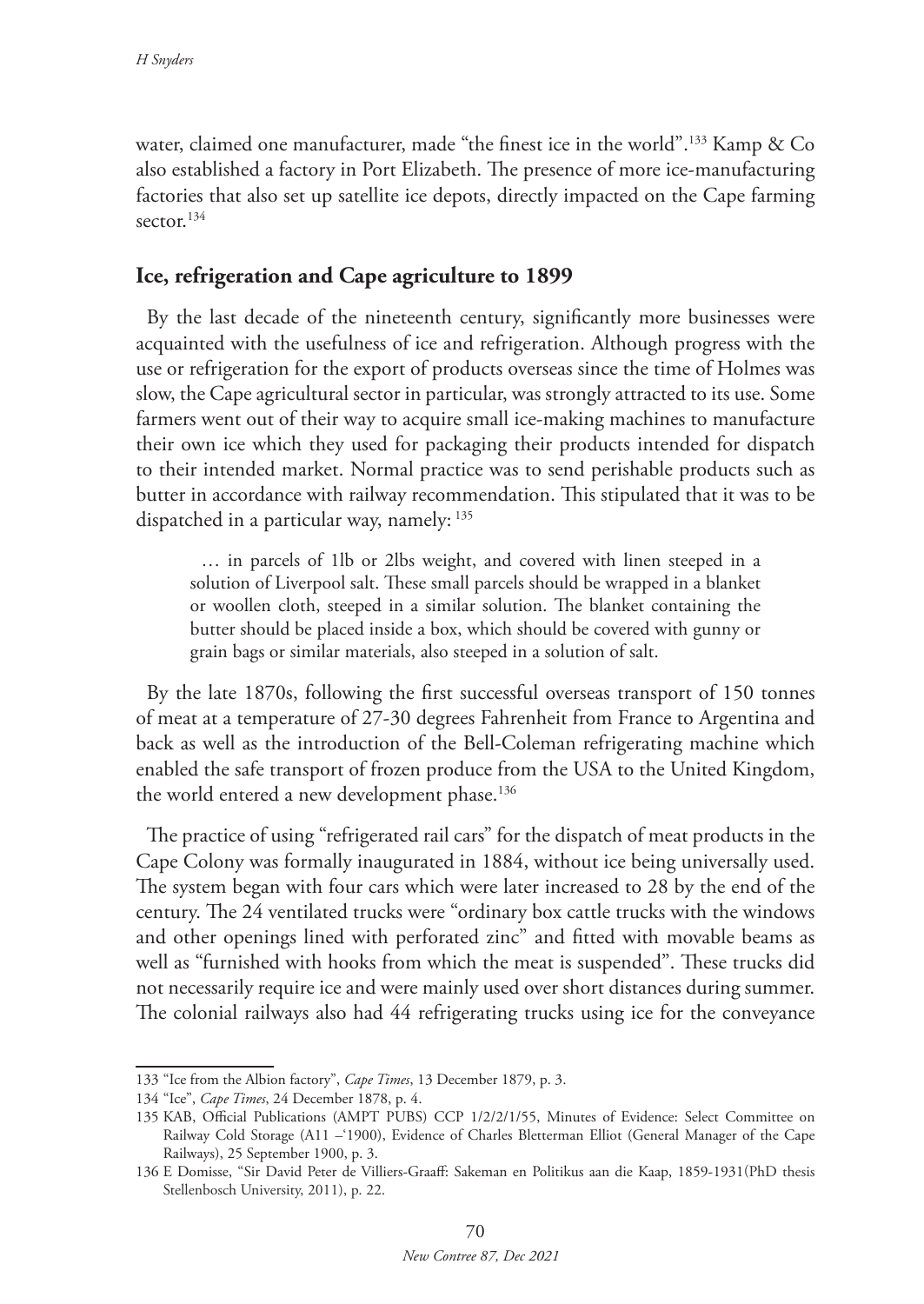of meat and fish, "as well as Wicke's patent car which also uses a good deal of ice".137 These cars were provided with a double lining of insulating material in-between as well as being fitted with ice-boxes. There were also experiments carried out with a range of other mediums such as "coarse canvas or sacking kept moistened by water circulating through pipes from a tank on the roof of the car".138

Provision for cold storage at stations during the 1880s and 1890s was equally rudimentary and typically consisted of a room under a water tank that used "the constant trickling of the water and the evaporation serving that purpose". It did not make provision for the accommodation of "dead cattle or sheep" but merely for the preservation of butter, vegetables, milk and similar perishables. Kimberley Station, for example, had an ice house for fish "but it proved a failure, because the people did not seem to care to keep their fish there. Practically it was not used, and it was taken down." Given this combination of practices, the safe transportation of perishable products was not fully guaranteed since such items were sometimes placed with other produce in non-insulated rail cars and in hot rooms.<sup>139</sup>

Thanks to the advancement in ice-making technology and the improved availability of ice provided by the various factories in Cape Town and in Port Elizabeth as well as the establishment of satellite depots, it was possible to provide more of the product to the railway system.<sup>140</sup> By March 1896, Combrinck & Kie of Cape Town, ordered a number of ice containers from New York and the first ammonia-compressor from Glasgow. This enabled the company to establish eight ice and refrigeration plants within 12 months. Six of these facilities were within the Cape Colony (Aliwal North, Kimberley, Beaufort West, Gouda and Cape Town, with two more planned for Port Elizabeth and Johannesburg.<sup>141</sup> A rinderpest pandemic among game and cattle during 1897, however, created an acute meat shortage and high prices had to be paid by both retailers and households.

On 4 May a new company, the South African Supply & Cold Storage Co. Ltd, controlled by the De Graaff family of Cape Town was registered in London. This was followed in June 1899 by an announcement by De Beers Consolidated Mines, with prominent businessmen such as Cecil John Rhodes in its ranks, that it was in the process of establishing cold storage facilities (De Beers Cold Storage) in Cape Town and Kimberley for the express purposes of keeping "down the price

<sup>137</sup> KAB, Official Publications, CCP 1/2/2/1/55, Minutes of Evidence, Select Committee on Railway Cold Storage (A11–1900), Evidence of Charles Bletterman Elliot (general manager, Cape Railways), 25 September 1900, pp. 2-3.

<sup>138</sup> KAB, Official Publications, CCP 1/2/2/1/55, Minutes of Evidence, Select Committee on Railway Cold Storage (A11 –'1900). Evidence of Charles Bletterman Elliot, 25 September 1900; p. 7.

<sup>139</sup> KAB, Official Publications, CCP 1/2/2/1/55: Minutes of Evidence, Select Committee on Railway Cold Storage (A11 –'1900): Evidence of Arthur John Fuller (MLA Stutterheim), 27 September 1900, p. 23.

<sup>140</sup> "Ice", *Cape Times*, 24 December 1878, p. 4.

<sup>141</sup> E Domisse, "Sir David Peter de Villiers-Graaff…", pp. 58-59.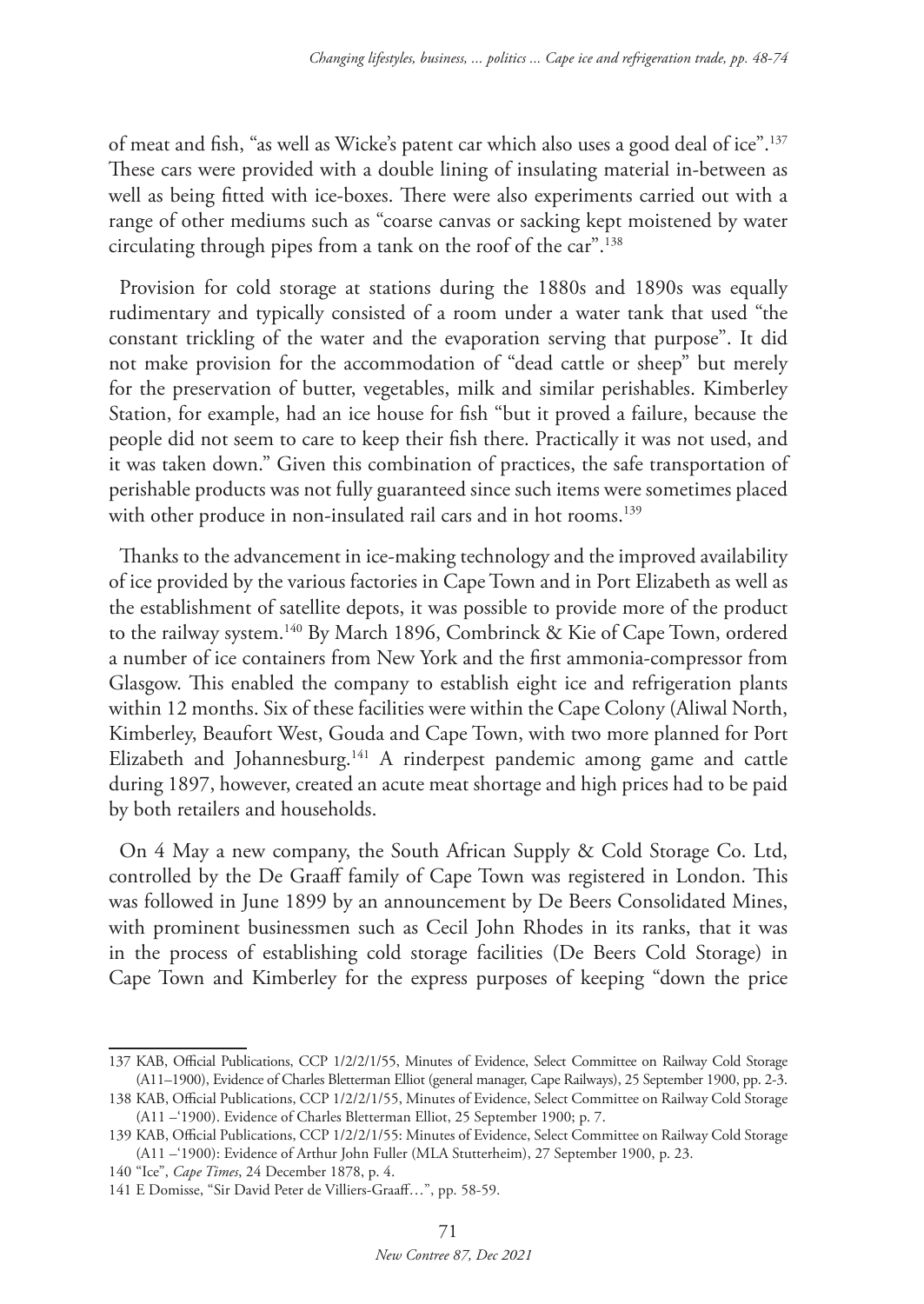of meat".142 While the expansion of storage capacity, enabled increased imports of foreign consumer goods, including dairy products such as butter and cheese, it also introduced competition between Afrikaners and English-speakers for control of the refrigeration industry. These developments notwithstanding, prices over the short to medium-term remained reasonably stable. Matters were not helped by high rail tariffs and a shortage of proper cooling trucks, By 1900, ice still retailed at 3d per pound, for large quantities and 2d or 1½d per pound was charged, with the, lowest price pegged at 1d per pound.<sup>143</sup> In Kimberley the product was sold at ½d per pound.144 Commercial farmers involved in the meat and fruit industry and businessmen involved in refrigeration and cold storage, consequently started to push for the provision of cold storage at select railway stations within the Cape Colony. This was also in reaction to the occurrence of natural ice-theft while freight was *en route* to its destination and therefore was often subjected to spoilage and contamination.145

Not all parliamentarians supported the idea or were convinced about the long-term benefits of the ice trade. This division, noted the *Grahamstown Journal*, was along cultural / language lines with Dutch-speaking parliamentarians generally opposed to the idea, seemingly motivated by fear from competition by imported products, while the English-speakers were more in favour of expansion.<sup>146</sup> Some of those in opposition argued that such an undertaking would not only prove too expensive, but that in the absence of any guarantee, that such facilities would also be used for the storage of imported produce, which "would do the farmers more harm than good". Dr Thomas Smartt, the commissioner of railways one of the strongest advocates of the initiative, however, while supporting the exclusion of imported produce, he motivated strongly for the erection of "small cold storage sheds" to give "moderate protection for products of the soil".147 Such government intervention would also prevent private monopolies. This reasoning swayed members sufficiently to vote for the establishment of a Select Committee on Railway Cold Storage on 12 September 1900.

The Select Committee with its mandate to investigate the question of the provision of cold storage accommodation for all South African produce at the more important railway stations and the provision of suitable "cool cars for railway use", consisted of the commissioner of Public Works, Messrs Sauer, Lee, Weeber and Wienand and

<sup>142</sup> De Beers Consolidated Mines Ltd, "Report of the Directors of De Beers Consolidated Mines to 30 June 1899", *Cape Daily Telegraph*, 27 February 1900, p. 3.

<sup>143</sup> KAB, Official Publications, CCP 1/2/2/1/55, Minutes of Evidence: Select Committee on Railway Cold Storage (A11 –'1900): Evidence of Elliot (GM of Cape Railways), 25 September 1900, pp. 1, 10.

<sup>144</sup> KAB, Official Publications, CCP 1/2/2/1/55, Minutes of Evidence: Select Committee on Railway Cold Storage (A11 –'1900), Evidence of J. Lawrence MLA for Kimberley, 25 September 1900, p.16

<sup>145</sup> E Domisse, "Sir David Peter de Villiers-Graaff...", p. 74.

<sup>146</sup> "Journal", *Grahamstown Journal*, 13 September 1900, p. 2.

<sup>147</sup> "Parliament, House of Assembly", *Cape Daily Telegraph*, 13 September 1900, p. 5.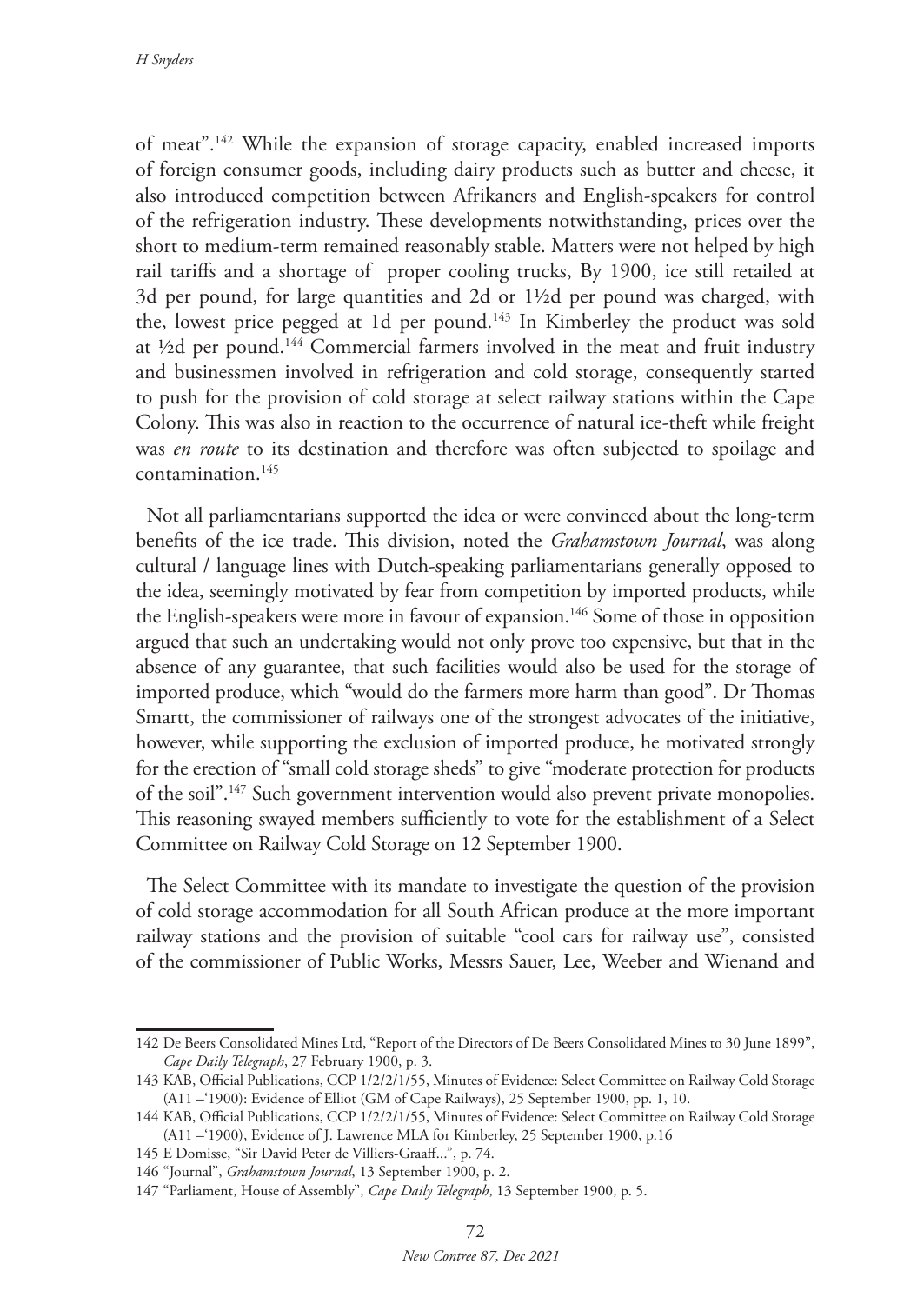General Brabant.148 As part of its investigation, it was decided to send an official to Australia to study their approach to cold storage on the railways.<sup>149</sup> This coincided with public reports that the opening of the De Beers storage facility in Cape Town had already contributed to a price-reduction of one penny on a pound of meat and that voices were emerging pleading for the establishment of the same arrangement in Port Elizabeth.150 Five months later, the *Grahamstown Journal* reported the purchase of a Port Elizabeth building by a local businessman, JH Webber, with a view to converting it into a cold storage and refrigeration plant.151 This plant came into operation in August after the required machinery arrived from overseas. In addition, the De Beers Company, in order to increase its delivering capacity of frozen meat in Cape Town, transferred its depot to a private firm, named the Distribution Syndicate for De Beers Cold Storage.152 As a result of the continued war, and the suspension of parliamentary sittings, the investigation stalled and remained incomplete, only to be restarted after the end of the South African War and the conclusion of peace in 1902.<sup>153</sup>

## **Conclusion**

The general use of ice for the purposes of comfort cooling, and the establishment of refrigeration in South Africa, was undoubtedly the result of the initiative of a number of farsighted but profit-driven businessmen, who laboured on despite the constraints of capital and the variable market. However, progress was also the result of the push and pull effects of global forces such as the Industrial Revolution, that shaped local economies, social conditions, lifestyles and politics, far from its epicentre. Unsurprisingly, and mediated by the actions of the middle-classes in their continuous search for a regular supply, the Cape ice trade, over time, displayed the same features and to a large extent followed the same development path of its overseas counterparts.

Despite its popularity over a wide front, irregular supply, high import duties and freight costs, and the cost of infrastructure turned natural ice into a high-priced commodity that was out of reach for the average colonial citizen. Under these circumstances, the importation of high volumes of the natural product proved uneconomical. The colonial state, due to its own systemic limitations and financial shortages, was in no position to subsidise the nascent ice trade for the benefit of its citizens. Consequently, private efforts to initiate industrial-scale production with the aid of modern technology, did not

<sup>148</sup> "Parliament, House of Assembly", *Cape Daily Telegraph*, 13 September 1900, p. 5.

<sup>149</sup> "Railway changes", *Cape Daily Telegraph*, 20 September 1902, p. 4.

<sup>150</sup> "Frozen meat", *Cape Daily Telegraph*, 25 September 1900, p. 4.

<sup>151</sup> "Local cold storage: A Grahamstown enterprise", *Grahamstown Journal*, 26 February 1901, p. 3.

<sup>152</sup> "De Beers Cold Storage", *Grahamstown Journal*, 11 April 1901, p. 2.

<sup>153</sup> KAB, Cape Government Railways (CGR), 2/1/458: 522/64/37882C- Naauwpoort. Ice-making plant for Refreshments Department, 1903-1907.